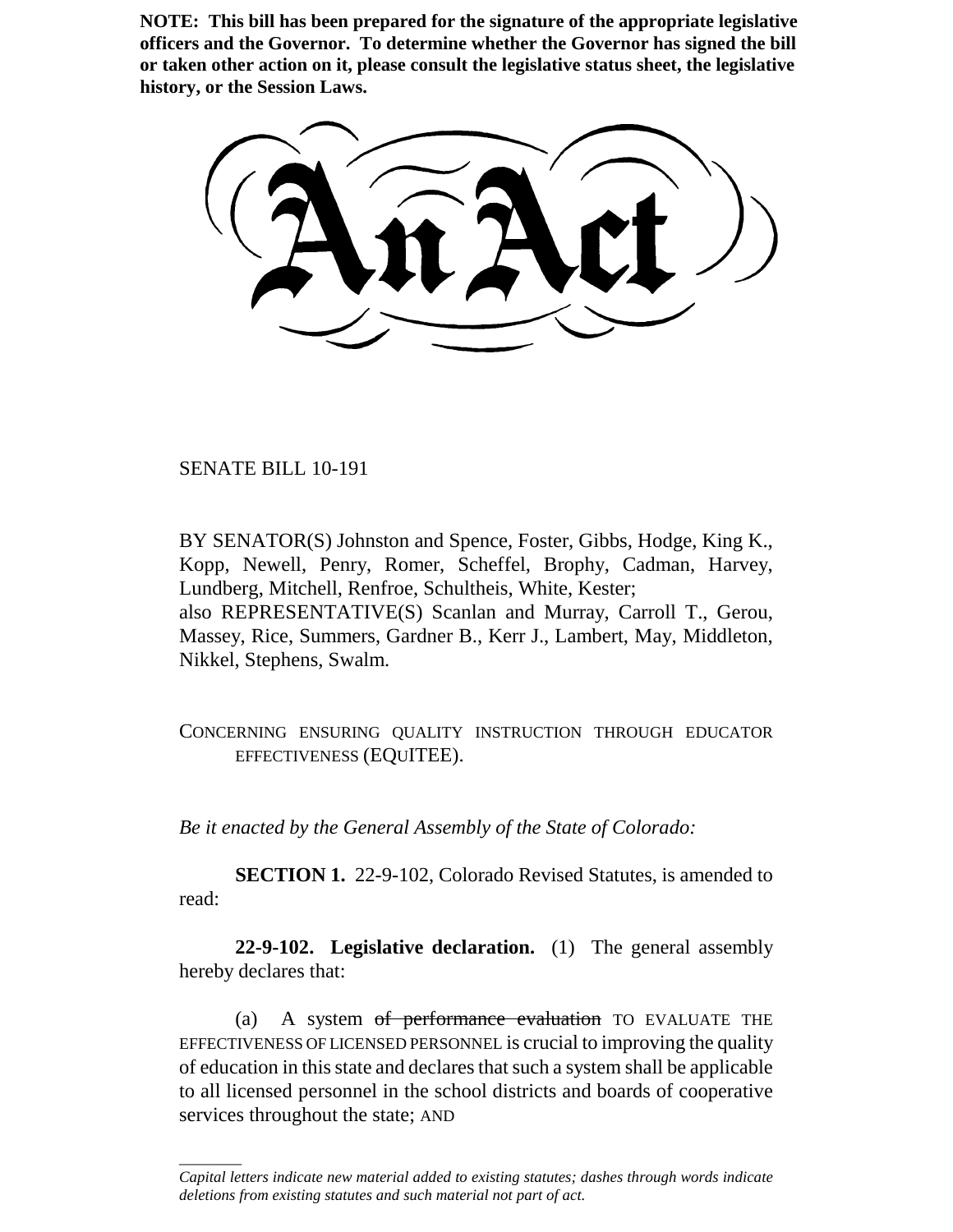(b) The purposes of the evaluation shall be to:

(I) Serve as a basis for the improvement of instruction;

(II) to Enhance the implementation of programs of curriculum;

(III) to Serve as a measurement of the professional growth and development of licensed personnel;

(IV) and to Evaluate the level of performance BASED ON THE EFFECTIVENESS of licensed personnel; AND

(V) PROVIDE A BASIS FOR MAKING DECISIONS IN THE AREAS OF HIRING, COMPENSATION, PROMOTION, ASSIGNMENT, PROFESSIONAL DEVELOPMENT, EARNING AND RETAINING NONPROBATIONARY STATUS, DISMISSAL, AND NONRENEWAL OF CONTRACT.

(2) The general assembly further declares that a professionally sound and credible system of TO EVALUATE THE EFFECTIVENESS OF licensed personnel performance evaluation shall be designed with the involvement of licensed personnel and citizens of the school district or board of cooperative services.

(3) THE GENERAL ASSEMBLY FURTHER DECLARES THAT THE INVOLVEMENT AND SUPPORT OF PARENTS OF CHILDREN IN PUBLIC SCHOOLS, ACTING AS PARTNERS WITH TEACHERS AND PUBLIC SCHOOL ADMINISTRATORS, ARE KEY TO THE EDUCATIONAL PROGRESS OF THEIR CHILDREN.

**SECTION 2.** 22-9-103, Colorado Revised Statutes, is amended BY THE ADDITION OF THE FOLLOWING NEW SUBSECTIONS to read:

**22-9-103. Definitions.** As used in this article, unless the context otherwise requires:

(1.1) "COUNCIL" MEANS THE STATE COUNCIL FOR EDUCATOR EFFECTIVENESS ESTABLISHED PURSUANT TO SECTION 22-9-105.5.

(1.4) "DEPARTMENT" MEANS THE DEPARTMENT OF EDUCATION

PAGE 2-SENATE BILL 10-191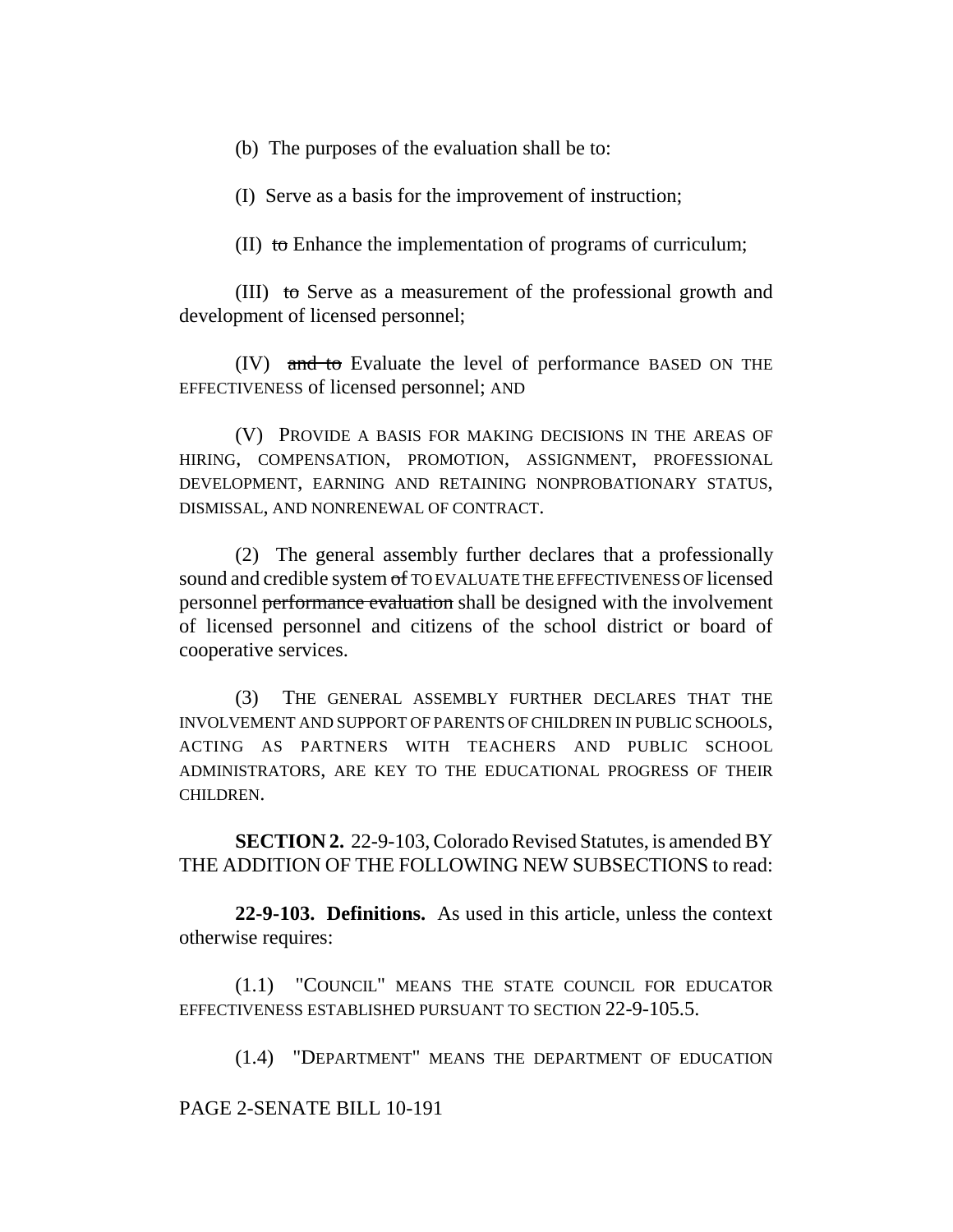CREATED PURSUANT TO SECTION 24-1-115, C.R.S.

(2.5) "PERFORMANCE STANDARDS" MEANS THE LEVELS OF EFFECTIVENESS ESTABLISHED BY RULE OF THE STATE BOARD PURSUANT TO SECTION 22-9-105.5 (10).

(2.6) "PRINCIPAL" MEANS A PERSON WHO IS EMPLOYED AS THE CHIEF EXECUTIVE OFFICER OR AN ASSISTANT CHIEF EXECUTIVE OFFICER OF A SCHOOL IN THE STATE AND WHO ADMINISTERS, DIRECTS, OR SUPERVISES THE EDUCATION PROGRAM IN THE SCHOOL.

(2.7) "QUALITY STANDARDS" MEANS THE ELEMENTS AND CRITERIA ESTABLISHED TO MEASURE EFFECTIVENESS AS ESTABLISHED BY RULE OF THE STATE BOARD PURSUANT TO SECTION 22-9-105.5 (10).

(3.5) "PRINCIPAL DEVELOPMENT PLAN" MEANS A WRITTEN AGREEMENT DEVELOPED BY A PRINCIPAL AND DISTRICT ADMINISTRATION THAT OUTLINES THE STEPS TO BE TAKEN TO IMPROVE THE PRINCIPAL'S EFFECTIVENESS. THE PRINCIPAL DEVELOPMENT PLAN SHALL INCLUDE PROFESSIONAL DEVELOPMENT OPPORTUNITIES.

(5) "TEACHER DEVELOPMENT PLAN" MEANS A WRITTEN AGREEMENT MUTUALLY DEVELOPED BY A TEACHER AND HIS OR HER PRINCIPAL THAT OUTLINES THE STEPS TO BE TAKEN TO IMPROVE THE TEACHER'S EFFECTIVENESS. THE TEACHER DEVELOPMENT PLAN MAY INCLUDE BUT NEED NOT BE LIMITED TO CONSIDERATION OF INDUCTION AND MENTORSHIP PROGRAMS, USE OF HIGHLY EFFECTIVE TEACHERS AS INSTRUCTIONAL LEADERS OR COACHES, AND APPROPRIATE PROFESSIONAL DEVELOPMENT ACTIVITIES.

(6) "TEACHER" MEANS A PERSON WHO HOLDS AN ALTERNATIVE, INITIAL, OR PROFESSIONAL TEACHER LICENSE ISSUED PURSUANT TO THE PROVISIONS OF ARTICLE 60.5 OF THIS TITLE AND WHO IS EMPLOYED BY A SCHOOL DISTRICT OR A CHARTER SCHOOL IN THE STATE TO INSTRUCT, DIRECT, OR SUPERVISE AN EDUCATION PROGRAM.

**SECTION 3.** 22-9-104 (2) (c) and (2) (d), Colorado Revised Statutes, are amended, and the said 22-9-104 (2) is further amended BY THE ADDITION OF A NEW PARAGRAPH, to read:

## PAGE 3-SENATE BILL 10-191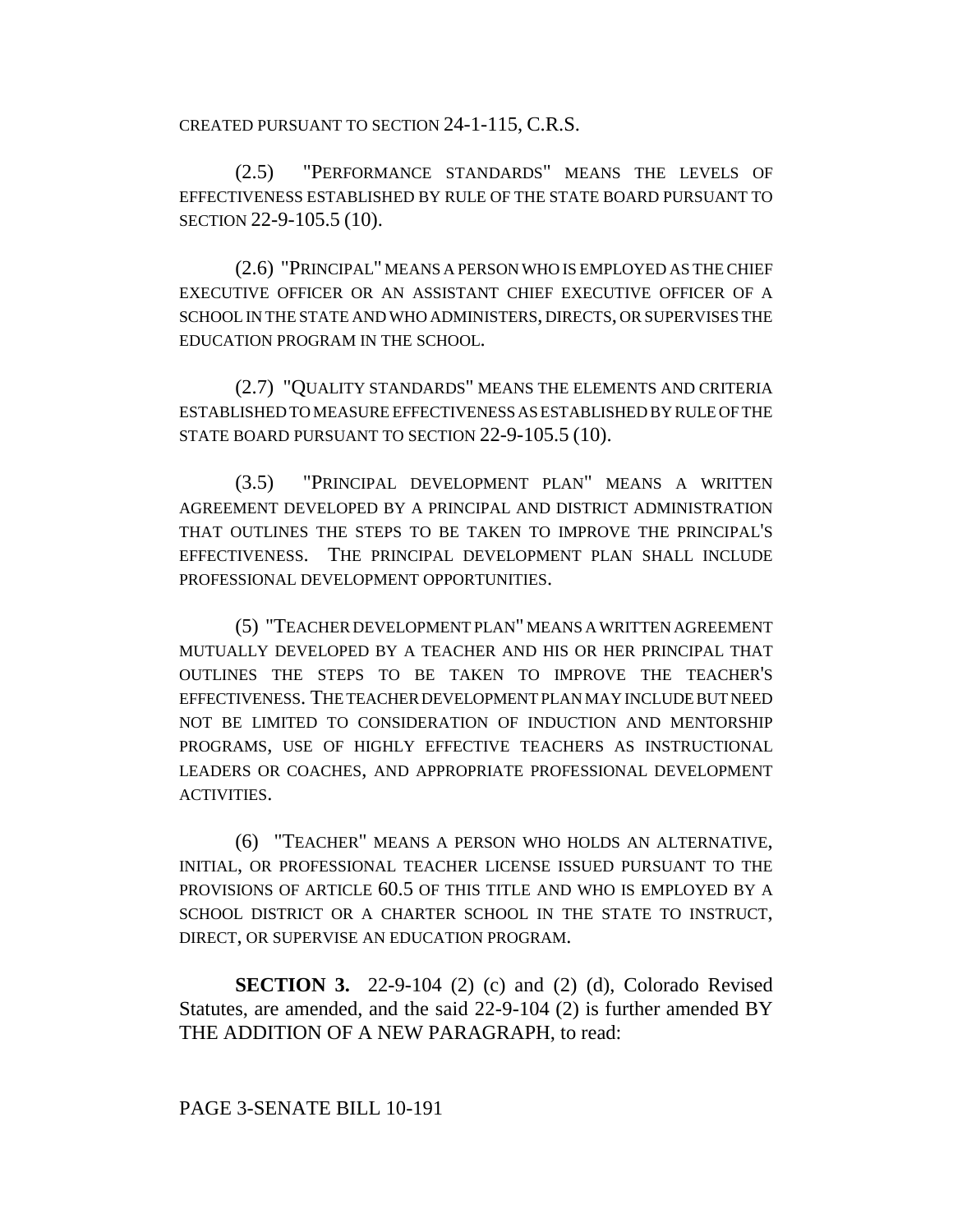**22-9-104. State board - powers and duties - rules.** (2) The state board shall:

(c) Consult with the state licensed personnel performance evaluation council created in section 22-9-105 with regard to the guidelines relating to PURSUANT TO SECTION 22-9-105.5, WORK WITH THE COUNCIL TO PROMULGATE RULES CONCERNING the planning, development, implementation, and assessment of A SYSTEM TO EVALUATE THE EFFECTIVENESS OF licensed personnel; performance evaluation systems; and

(d) Review school district and board of cooperative services processes and procedures for licensed personnel performance evaluation systems to assure that such systems are professionally sound; and will result in a fair, adequate, and credible evaluation; AND WILL SATISFY QUALITY STANDARDS IN A MANNER THAT IS APPROPRIATE TO THE SIZE, DEMOGRAPHICS, AND LOCATION OF THE SCHOOL DISTRICT OR BOARD OF COOPERATIVE SERVICES, AND THAT IS CONSISTENT WITH THE PURPOSES OF THIS ARTICLE; AND

(f) (I) ON OR BEFORE SEPTEMBER 1, 2011, THE STATE BOARD, PURSUANT TO THE "STATE ADMINISTRATIVE PROCEDURE ACT", ARTICLE 4 OF TITLE 24, C.R.S., SHALL PROMULGATE RULES WITH REGARD TO THE ISSUES SPECIFIED IN SECTION 22-9-105.5(10) USING THE RECOMMENDATIONS FROM THE COUNCIL. IF THE COUNCIL FAILS TO MAKE RECOMMENDATIONS TO THE STATE BOARD BY MARCH 1, 2011, WITH REGARD TO ONE OR MORE OF THE ISSUES SPECIFIED IN SECTION 22-9-105.5 (10), THE STATE BOARD, ON OR BEFORE SEPTEMBER 1, 2011, SHALL PROMULGATE RULES CONCERNING ANY ISSUES IN SECTION 22-9-105.5 (10) THAT THE COUNCIL DID NOT ADDRESS. IN PROMULGATING RULES PURSUANT TO THIS PARAGRAPH (f), THE STATE BOARD SHALL CONFORM TO THE TIMELINE SET FORTH IN SECTION 22-9-105.5.

(II) ON OR BEFORE FEBRUARY 15, 2012, THE GENERAL ASSEMBLY SHALL REVIEW THE RULES PROMULGATED PURSUANT TO SUBPARAGRAPH (I) OF THIS PARAGRAPH (f), IN A BILL THAT IS SEPARATE FROM THE ANNUAL RULE REVIEW BILL INTRODUCED PURSUANT TO SECTION 24-4-103 (8) (d), C.R.S., AND IN ACCORDANCE WITH THE CRITERIA AND PROCEDURES SPECIFIED IN SECTION 24-4-103 (8) (a) AND (8) (d), C.R.S.; EXCEPT THAT THE GENERAL ASSEMBLY RESERVES THE RIGHT TO REPEAL INDIVIDUAL RULES IN THE RULES PROMULGATED BY THE STATE BOARD. IF ONE OR MORE RULES ARE NOT APPROVED BY THE GENERAL ASSEMBLY PURSUANT TO THIS

# PAGE 4-SENATE BILL 10-191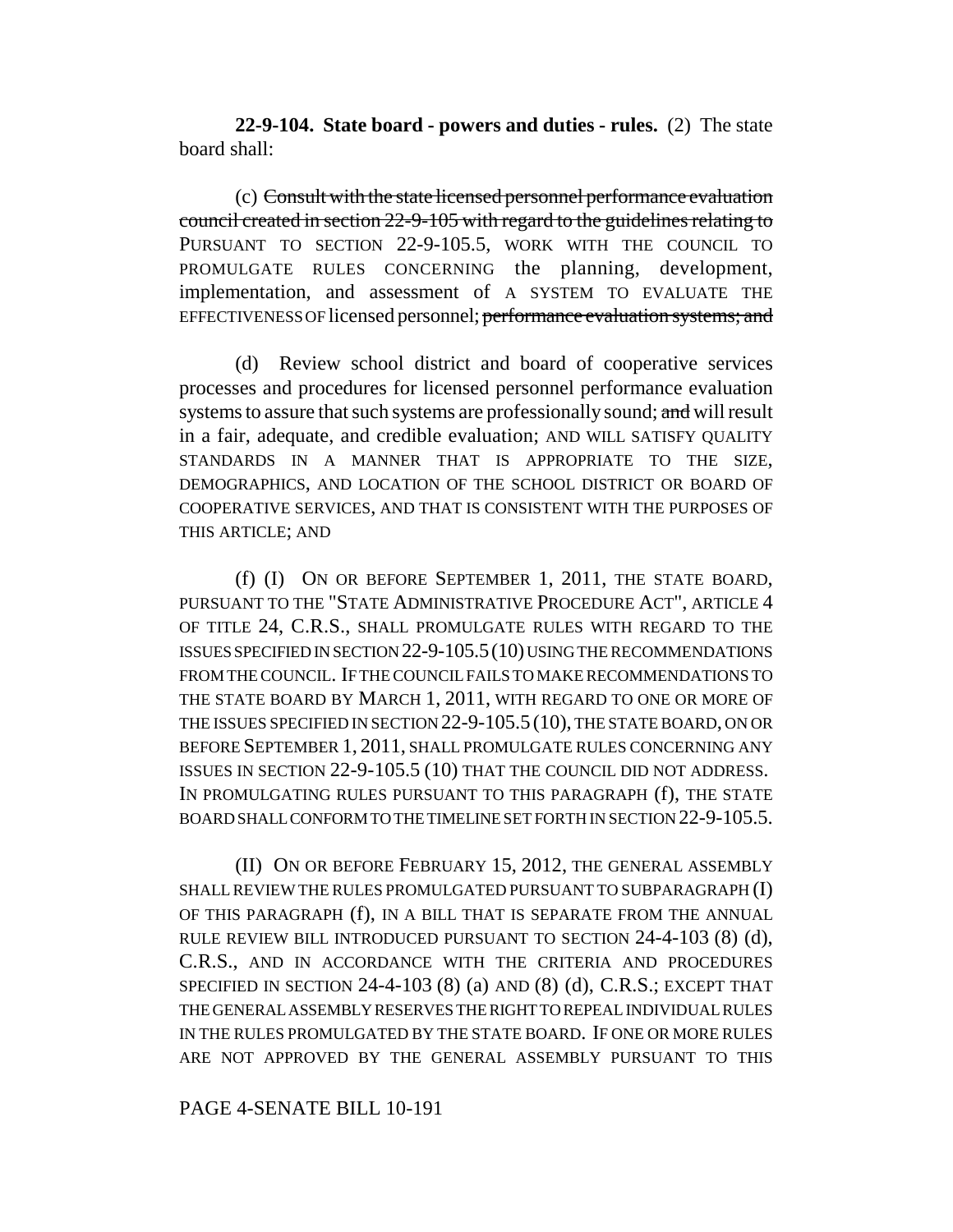SUBPARAGRAPH (II), THE STATE BOARD SHALL PROMULGATE EMERGENCY RULES PURSUANT TO SECTION 24-4-103(6),C.R.S., ON SUCH ISSUE OR ISSUES AND RESUBMIT TO THE GENERAL ASSEMBLY ON OR BEFORE MAY 1, 2012. THE GENERAL ASSEMBLY SHALL REVIEW THE EMERGENCY RULES PROMULGATED ACCORDING TO THE PROCESS OUTLINED IN THIS SUBPARAGRAPH (II).

**SECTION 4. Repeal.** 22-9-105, Colorado Revised Statutes, is repealed as follows:

**22-9-105. State licensed personnel performance evaluation council created - duties.** (1) The state board shall appoint an advisory state licensed personnel performance evaluation council, which shall consist of the following members: Seven licensed personnel, each from a different school district, four of whom shall be teachers; three citizens, each from a different school district; a representative from an existing council whose members are deans of education; and one member from the department of education. The council shall elect its chair. No more than six members shall belong to any one political party.

(2) Said council shall meet regularly and shall report to the state board on the planning and development of and on the professional quality, credibility, implementation, and assessment of licensed personnel performance evaluation systems and their processes and procedures.

(3) (a) (I) Each school district and board of cooperative services shall submit to the state board or to the state licensed personnel performance evaluation council such information or data concerning said district's or board's licensed personnel performance evaluation system and its processes and procedures as may be requested by the state board or such council.

(II) Repealed.

(b) Repealed.

(4) Repealed.

**SECTION 5.** Article 9 of title 22, Colorado Revised Statutes, is amended BY THE ADDITION OF A NEW SECTION to read:

PAGE 5-SENATE BILL 10-191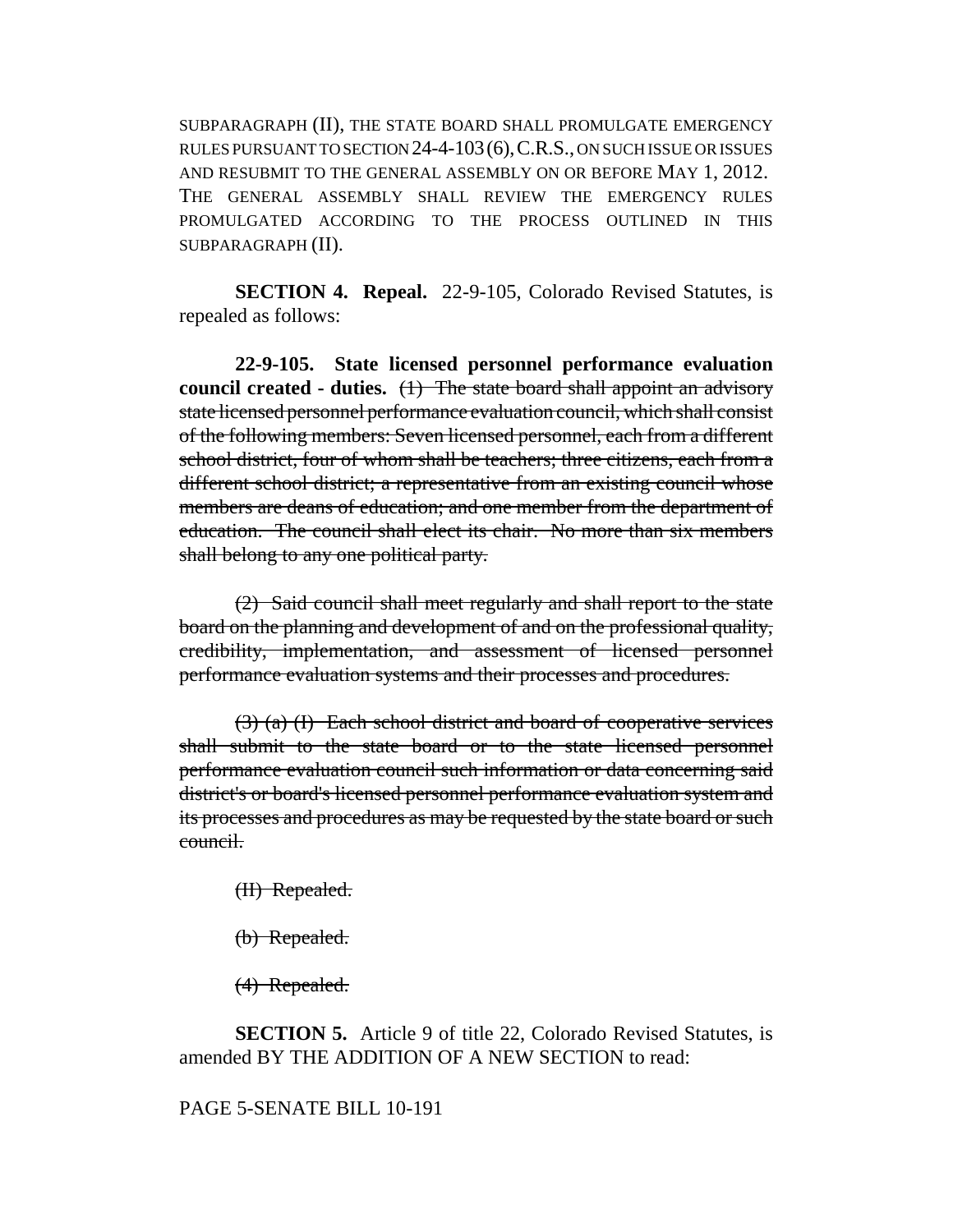**22-9-105.5. State council for educator effectiveness - legislative declaration - membership - duties - recommendations - rules.** (1) THE GENERAL ASSEMBLY HEREBY FINDS AND DECLARES THAT:

(a) ON JANUARY 13, 2010, THE GOVERNOR ESTABLISHED BY EXECUTIVE ORDER THE GOVERNOR'S COUNCIL FOR EDUCATOR EFFECTIVENESS;

(b) THE EXECUTIVE ORDER CHARGED THE COUNCIL WITH, AMONG OTHER DUTIES, CONSIDERING OPTIONS AND PROVIDING RECOMMENDATIONS CONCERNING EDUCATOR EFFECTIVENESS AND DEVELOPING RECOMMENDATIONS FOR DEFINITIONS OF PRINCIPAL AND TEACHER EFFECTIVENESS; AND

(c) THE GENERAL ASSEMBLY FURTHER FINDS AND DECLARES THAT IT IS IN THE BEST INTERESTS OF THE PEOPLE OF THE STATE OF COLORADO TO CODIFY IN STATUTE THE GOVERNOR'S COUNCIL FOR EDUCATOR EFFECTIVENESS BECAUSE OF THE SIGNIFICANT ADDITIONAL STATUTORY DUTIES AND RESPONSIBILITIES THAT THE GENERAL ASSEMBLY IS ASSIGNING TO SAID COUNCIL.

(2) (a) THERE IS HEREBY CREATED IN THE OFFICE OF THE GOVERNOR THE STATE COUNCIL FOR EDUCATOR EFFECTIVENESS, REFERRED TO IN THIS ARTICLE AS THE "COUNCIL".

(b) THE MEMBERS OF THE GOVERNOR'S COUNCIL FOR EDUCATOR EFFECTIVENESS, CREATED BY EXECUTIVE ORDER B2010-001, SHALL SERVE ON THE COUNCIL, AS APPOINTED BY THE GOVERNOR, AND SHALL INCLUDE:

(I) THE COMMISSIONER OF EDUCATION, OR HIS OR HER DESIGNEE;

(II) THE EXECUTIVE DIRECTOR OF THE DEPARTMENT OF HIGHER EDUCATION, OR HIS OR HER DESIGNEE;

(III) FOUR TEACHERS, SELECTED WITH THE ADVICE OF STATE ASSOCIATIONS THAT REPRESENT EDUCATORS;

(IV) TWO PUBLIC SCHOOL ADMINISTRATORS AND ONE LOCAL SCHOOL DISTRICT SUPERINTENDENT, EACH SELECTED WITH THE ADVICE OF A STATE ASSOCIATION THAT REPRESENTS SCHOOL EXECUTIVES;

# PAGE 6-SENATE BILL 10-191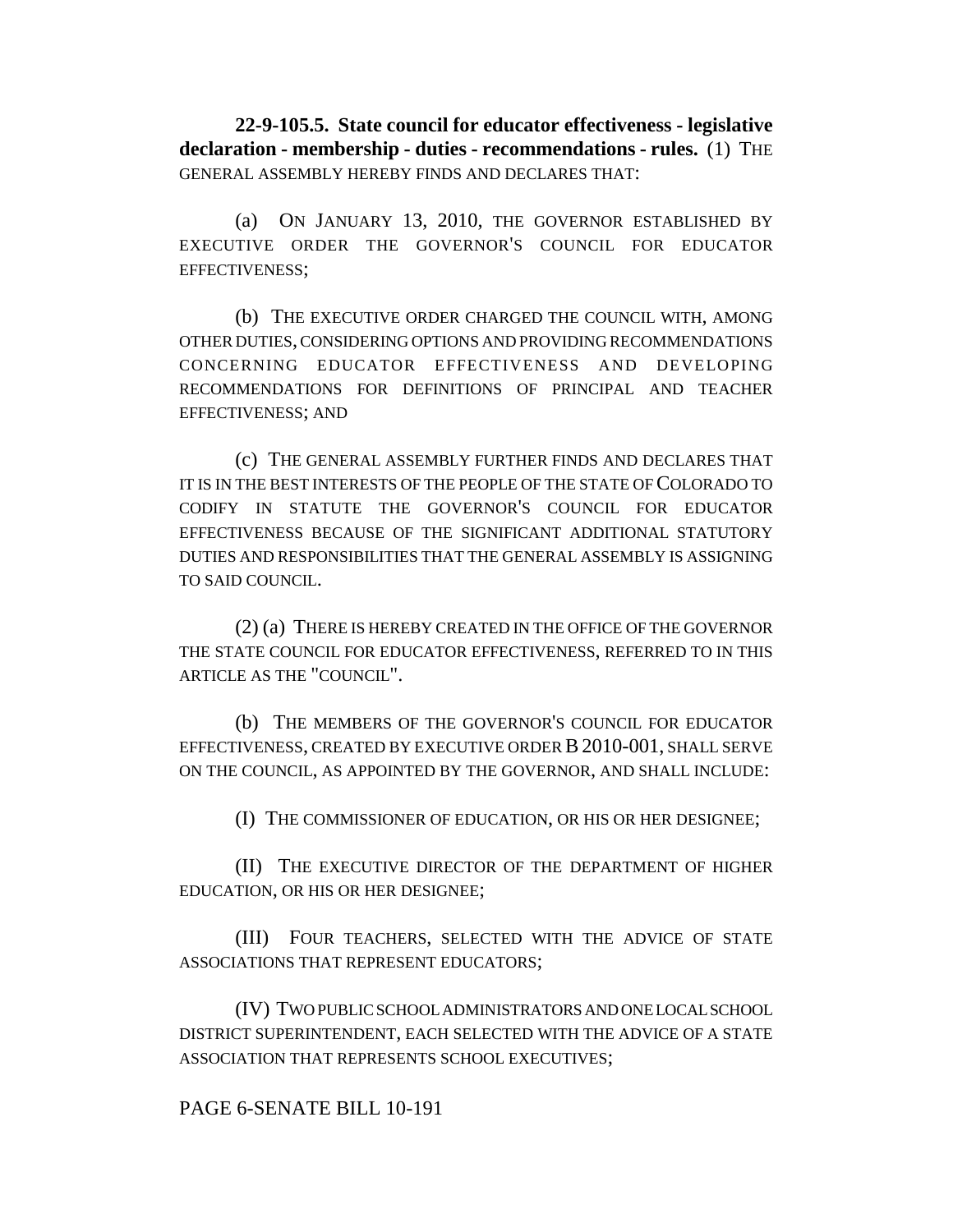(V) TWO MEMBERS OF LOCAL SCHOOL BOARDS, SELECTED WITH THE ADVICE OF A STATE ASSOCIATION THAT REPRESENTS SCHOOL BOARDS;

(VI) ONE CHARTER SCHOOL ADMINISTRATOR OR TEACHER, SELECTED WITH THE ADVICE OF A STATE ADVOCACY GROUP FOR CHARTER SCHOOLS;

(VII) ONE PARENT OF A PUBLIC SCHOOL STUDENT, SELECTED WITH THE ADVICE OF A STATE PARENT AND TEACHERS ASSOCIATION;

(VIII) A CURRENT STUDENT OR RECENT GRADUATE OF A COLORADO PUBLIC SCHOOL, SELECTED WITH THE ADVICE OF A STATEWIDE STUDENT COALITION; AND

(IX) ONE AT-LARGE MEMBER WITH EXPERTISE IN EDUCATION POLICY.

(c) THE PURPOSE OF THE COUNCIL SHALL BE THE SAME AS THAT OF THE GOVERNOR'S COUNCIL FOR EDUCATOR EFFECTIVENESS ESTABLISHED BY EXECUTIVE ORDER, AND SHALL BE TO CONSIDER OPTIONS AND MAKE RECOMMENDATIONS TO THE STATE BOARD AND THE GENERAL ASSEMBLY THAT SEEK TO ENSURE THAT ALL LICENSED PERSONNEL ARE:

(I) EVALUATED USING MULTIPLE FAIR, TRANSPARENT, TIMELY, RIGOROUS, AND VALID METHODS, AT LEAST FIFTY PERCENT OF WHICH EVALUATION IS DETERMINED BY THE ACADEMIC GROWTH OF THEIR STUDENTS;

(II) AFFORDED A MEANINGFUL OPPORTUNITY TO IMPROVE THEIR EFFECTIVENESS; AND

(III) PROVIDED THE MEANS TO SHARE EFFECTIVE PRACTICES WITH OTHER EDUCATORS THROUGHOUT THE STATE.

(3) THE COUNCIL SHALL HAVE THE FOLLOWING DUTIES:

(a) ON OR BEFORE MARCH 1, 2011, TO PROVIDE THE STATE BOARD WITH RECOMMENDATIONS THAT WILL ENSURE THAT EVERY TEACHER IS EVALUATED USING MULTIPLE FAIR, TRANSPARENT, TIMELY, RIGOROUS, AND VALID METHODS. THE RECOMMENDATIONS DEVELOPED PURSUANT TO THIS PARAGRAPH (a) SHALL REQUIRE THAT AT LEAST FIFTY PERCENT OF THE EVALUATION IS DETERMINED BY THE ACADEMIC GROWTH OF THE TEACHER'S

PAGE 7-SENATE BILL 10-191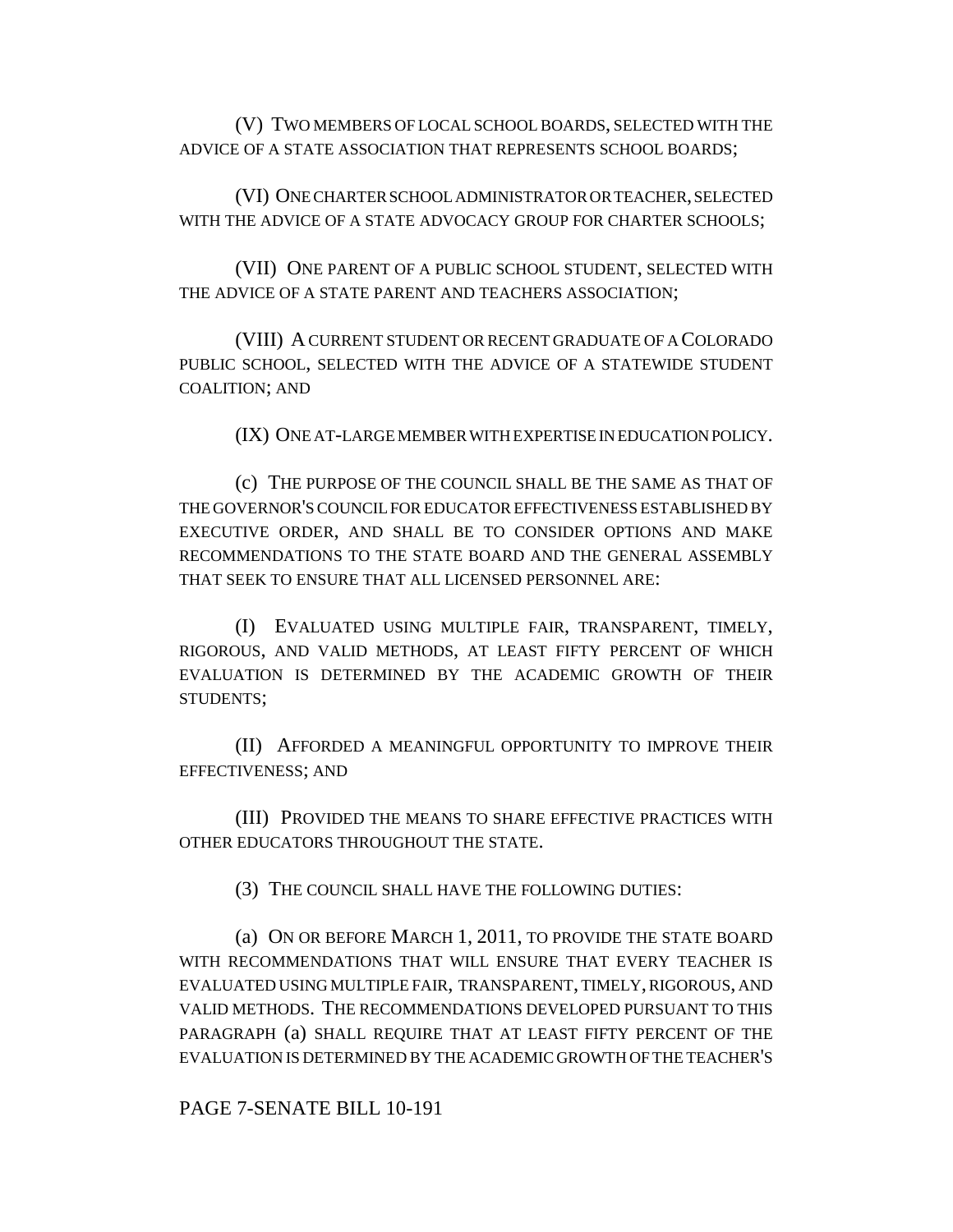STUDENTS AND THAT EACH TEACHER IS PROVIDED WITH AN OPPORTUNITY TO IMPROVE HIS OR HER EFFECTIVENESS THROUGH A TEACHER DEVELOPMENT PLAN THAT LINKS HIS OR HER EVALUATION AND PERFORMANCE STANDARDS TO PROFESSIONAL DEVELOPMENT OPPORTUNITIES. THE QUALITY STANDARDS FOR TEACHERS SHALL INCLUDE MEASURES OF STUDENT LONGITUDINAL ACADEMIC GROWTH THAT ARE CONSISTENT WITH THE MEASURES SET FORTH IN SECTION 22-11-204(2) AND MAY INCLUDE INTERIM ASSESSMENT RESULTS OR EVIDENCE OF STUDENT WORK, PROVIDED THAT ALL ARE RIGOROUS AND COMPARABLE ACROSS CLASSROOMS AND ALIGNED WITH STATE MODEL CONTENT STANDARDS AND PERFORMANCE STANDARDS DEVELOPED PURSUANT TO ARTICLE 7 OF TITLE 22. FOR THE PURPOSES OF QUALITY STANDARDS, EXPECTATIONS OF STUDENT ACADEMIC GROWTH SHALL TAKE INTO CONSIDERATION DIVERSE FACTORS, INCLUDING BUT NOT LIMITED TO SPECIAL EDUCATION, STUDENT MOBILITY, AND CLASSROOMS WITH A STUDENT POPULATION IN WHICH NINETY-FIVE PERCENT MEET THE DEFINITION OF HIGH-RISK STUDENT AS DEFINED IN SECTION 22-7-604.5 (1.5). THE QUALITY STANDARDS FOR TEACHERS SHALL BE CLEAR AND RELEVANT TO THE TEACHER'S ROLES AND RESPONSIBILITIES AND SHALL HAVE THE GOAL OF IMPROVING STUDENT ACADEMIC GROWTH. THE COUNCIL SHALL INCLUDE IN ITS RECOMMENDATIONS A DEFINITION OF EFFECTIVENESS AND ITS RELATION TO QUALITY STANDARDS. THE DEFINITION OF EFFECTIVENESS SHALL INCLUDE, BUT NEED NOT BE LIMITED TO, CRITERIA THAT WILL BE USED TO DIFFERENTIATE BETWEEN PERFORMANCE STANDARDS. THE DEFINED PERFORMANCE STANDARDS SHALL INCLUDE, BUT NEED NOT BE LIMITED TO, "HIGHLY EFFECTIVE", "EFFECTIVE", AND "INEFFECTIVE". THE COUNCIL SHALL CONSIDER WHETHER ADDITIONAL PERFORMANCE STANDARDS SHOULD BE ESTABLISHED.

(a.5) ON OR BEFORE MARCH 1, 2011, TO PROVIDE THE STATE BOARD WITH RECOMMENDATIONS THAT WILL ENSURE THAT EVERY PRINCIPAL IS EVALUATED USING MULTIPLE FAIR, TRANSPARENT, TIMELY, RIGOROUS, AND VALID METHODS. THE RECOMMENDATIONS PURSUANT TO THIS PARAGRAPH (a.5) SHALL REQUIRE THAT EVERY PRINCIPAL IS PROVIDED WITH A PRINCIPAL DEVELOPMENT PLAN. IN MAKING ITS RECOMMENDATIONS, THE COUNCIL SHALL RECOGNIZE THAT NOT ALL TEACHERS AND PRINCIPALS REQUIRE THE SAME AMOUNT OF SUPERVISION AND EVALUATION. AS PART OF ITS RECOMMENDATIONS TO THE STATE BOARD, THE COUNCIL SHALL DEVELOP A PROCESS TO ENABLE A LOCAL SCHOOL DISTRICT TO DIFFERENTIATE TEACHER AND PRINCIPAL EVALUATIONS AS PART OF ITS PERFORMANCE EVALUATION SYSTEM.

## PAGE 8-SENATE BILL 10-191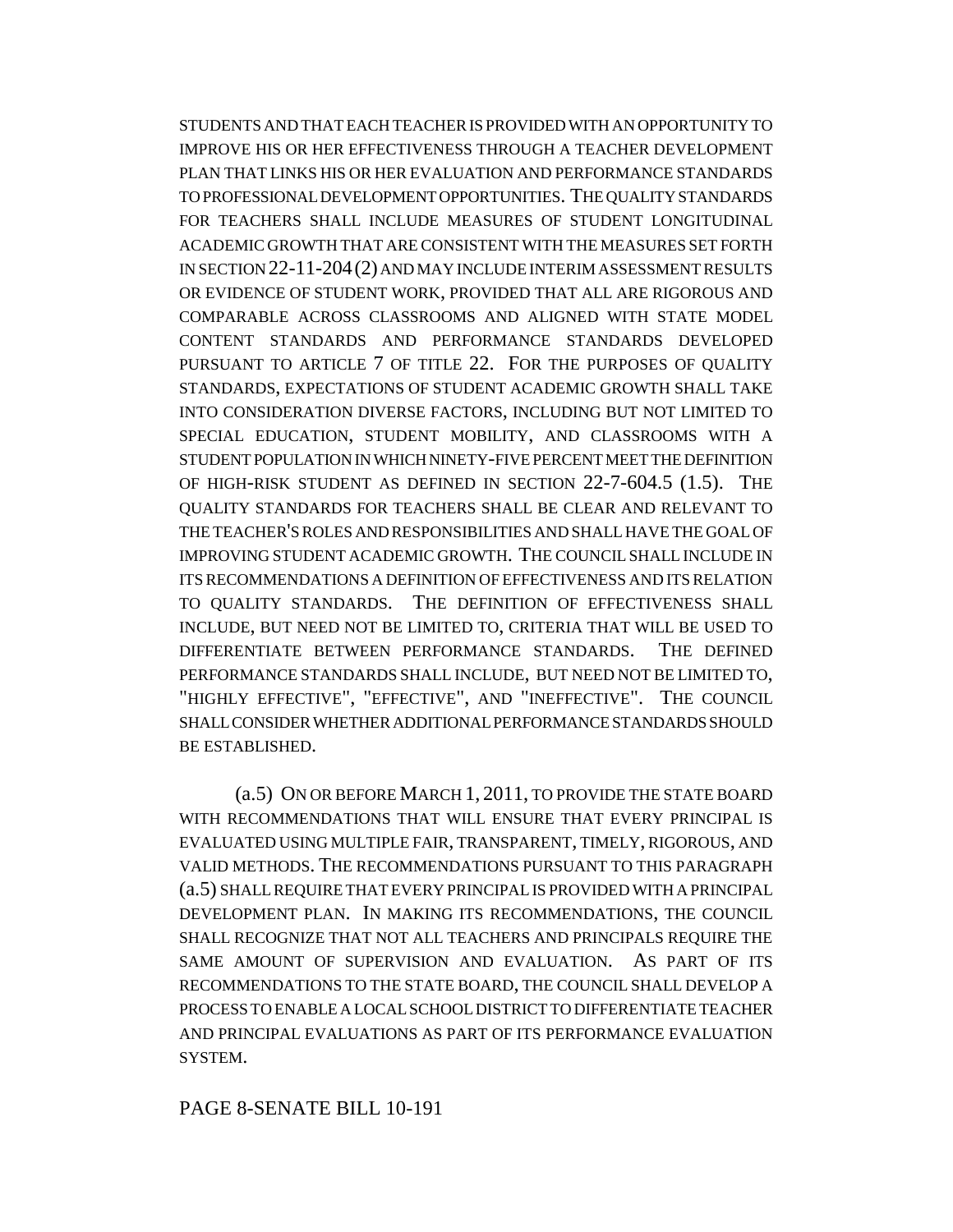(b) ON OR BEFORE MARCH 1, 2011, TO PROVIDE THE STATE BOARD WITH RECOMMENDATIONS CONCERNING THE IMPLEMENTATION AND TESTING OF THE NEW PERFORMANCE EVALUATION SYSTEM THAT IS BASED ON QUALITY STANDARDS AND WITH RECOMMENDATIONS FOR THE SUBSEQUENT STATEWIDE IMPLEMENTATION OF THE NEW PERFORMANCE EVALUATION SYSTEM. THE RECOMMENDATIONS MADE PURSUANT TO THIS PARAGRAPH (b) SHALL CONFORM TO THE TIMELINE SET FORTH IN SUBSECTION (3) OF THIS SECTION.

(b.5) ON OR BEFORE MARCH 1, 2011, TO MAKE RECOMMENDATIONS TO THE STATE BOARD CONCERNING THE INVOLVEMENT AND SUPPORT OF PARENTS OF CHILDREN IN PUBLIC SCHOOLS, TO THE EFFECT THAT PARENTS SHOULD ACT AS PARTNERS WITH TEACHERS AND PUBLIC SCHOOL ADMINISTRATORS;

(c) ON OR BEFORE MARCH 1, 2011, TO PROVIDE THE STATE BOARD WITH RECOMMENDATIONS THAT WILL ENSURE DEVELOPMENT OF A SET OF GUIDELINES FOR ESTABLISHING PERFORMANCE STANDARDS FOR EACH CATEGORY OF LICENSED PERSONNEL TO BE EVALUATED PURSUANT TO THIS ARTICLE. THE GUIDELINES SHALL OUTLINE CRITERIA TO BE APPLIED IN ASSIGNING EDUCATORS TO APPROPRIATE PERFORMANCE STANDARDS, WHICH SHALL INCLUDE MEASURES OF STUDENT LONGITUDINAL ACADEMIC GROWTH.

(d) ON OR BEFORE MARCH 1, 2011, TO DEVELOP AND RECOMMEND TO THE STATE BOARD STATEWIDE DEFINITIONS OF PRINCIPAL EFFECTIVENESS AND TEACHER EFFECTIVENESS, EACH OF WHICH SHALL BE CENTERED ON AN EDUCATOR'S DEMONSTRATED ABILITY TO ACHIEVE AND SUSTAIN ADEQUATE STUDENT GROWTH AND SHALL INCLUDE A SET OF PROFESSIONAL SKILLS AND COMPETENCIES RELATED TO IMPROVED STUDENT OUTCOMES;

(e) ON OR BEFORE MARCH 1, 2011, TO DEVELOP AND RECOMMEND TO THE STATE BOARD GUIDELINES FOR ADEQUATE IMPLEMENTATION OF A HIGH-QUALITY EDUCATOR EVALUATION SYSTEM THAT SHALL ADDRESS, AT A MINIMUM, THE FOLLOWING ISSUES:

(I) ONGOING TRAINING ON THE USE OF THE SYSTEM THAT IS SUFFICIENT TO ENSURE THAT ALL EVALUATORS AND EDUCATORS HAVE A FULL UNDERSTANDING OF THE EVALUATION SYSTEM AND ITS IMPLEMENTATION. THE TRAINING MAY INCLUDE SUCH ACTIVITIES AS CONDUCTING JOINT TRAINING SESSIONS FOR EVALUATORS AND EDUCATORS.

## PAGE 9-SENATE BILL 10-191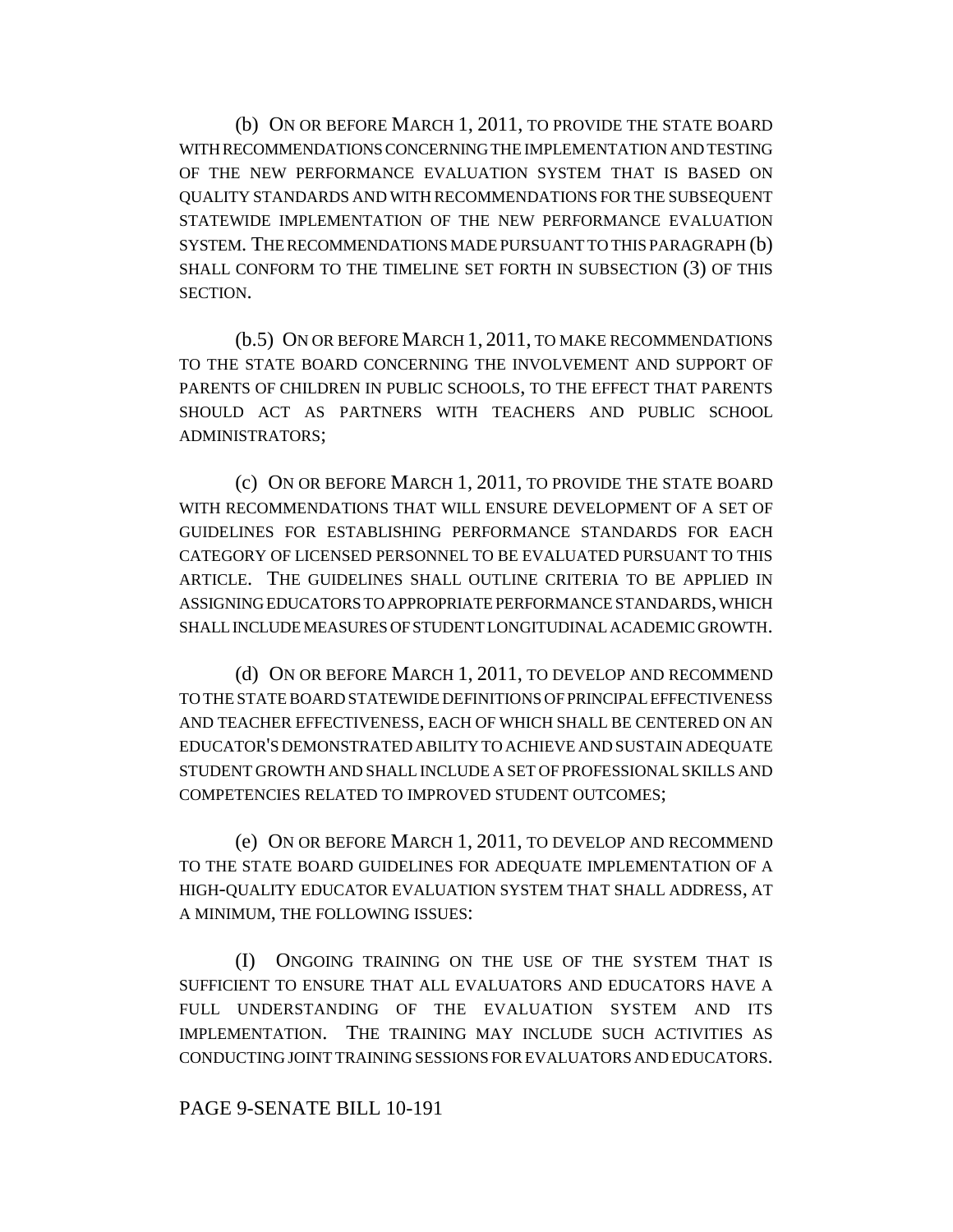(II) EVALUATION RESULTS THAT ARE NORMED TO ENSURE CONSISTENCY AND FAIRNESS;

(III) EVALUATION RUBRICS AND TOOLS THAT ARE DEEMED FAIR, TRANSPARENT, RIGOROUS, AND VALID;

(IV) EVALUATIONS THAT ARE CONDUCTED USING SUFFICIENT TIME AND FREQUENCY, AT LEAST ANNUALLY, TO GATHER SUFFICIENT DATA UPON WHICH TO BASE THE RATINGS CONTAINED IN AN EVALUATION;

(V) PROVISION OF ADEQUATE TRAINING AND COLLABORATIVE TIME TO ENSURE THAT EDUCATORS FULLY UNDERSTAND AND HAVE THE RESOURCES TO RESPOND TO STUDENT ACADEMIC GROWTH DATA;

(VI) STUDENT DATA THAT IS MONITORED AT LEAST ANNUALLY TO ENSURE THE CORRELATION BETWEEN STUDENT ACADEMIC GROWTH AND OUTCOMES WITH EDUCATOR EFFECTIVENESS RATINGS; AND

(VII) A PROCESS BY WHICH A NONPROBATIONARY TEACHER MAY APPEAL HIS OR HER SECOND CONSECUTIVE PERFORMANCE RATING OF INEFFECTIVE AND SUBMIT SUCH PROCESS BY THE FIRST DAY OF CONVENING OF THE FIRST REGULAR SESSION OF THE SIXTY-NINTH GENERAL ASSEMBLY TO THE EDUCATION COMMITTEES OF THE HOUSE OF REPRESENTATIVES AND THE SENATE, OR ANY SUCCESSOR COMMITTEES.

(f) ON OR BEFORE MARCH 1, 2011, TO ADOPT AND RECOMMEND TO THE STATE BOARD A RUBRIC FOR IDENTIFYING MULTIPLE ADDITIONAL QUALITY STANDARDS, IN ADDITION TO STUDENT ACADEMIC GROWTH, THAT ARE RIGOROUS, TRANSPARENT, VALID, AND FAIR;

(g) ON OR BEFORE MARCH 1,2011, TO MAKE RECOMMENDATIONS TO THE STATE BOARD FOR POLICY CHANGES, AS APPROPRIATE, THAT WILL SUPPORT LOCAL SCHOOL DISTRICTS' USE OF EVALUATION DATA FOR DECISIONS IN AREAS SUCH AS COMPENSATION, PROMOTION, RETENTION, REMOVAL, AND PROFESSIONAL DEVELOPMENT;

(h) ON OR BEFORE MARCH 1,2011, TO MAKE RECOMMENDATIONS TO THE STATE BOARD FOR POLICY CHANGES, AS APPROPRIATE, THAT WILL ENSURE THAT THE STANDARDS AND CRITERIA APPLICABLE TO TEACHER AND PRINCIPAL LICENSURE AND THE ACCREDITATION OF PREPARATION PROGRAMS

# PAGE 10-SENATE BILL 10-191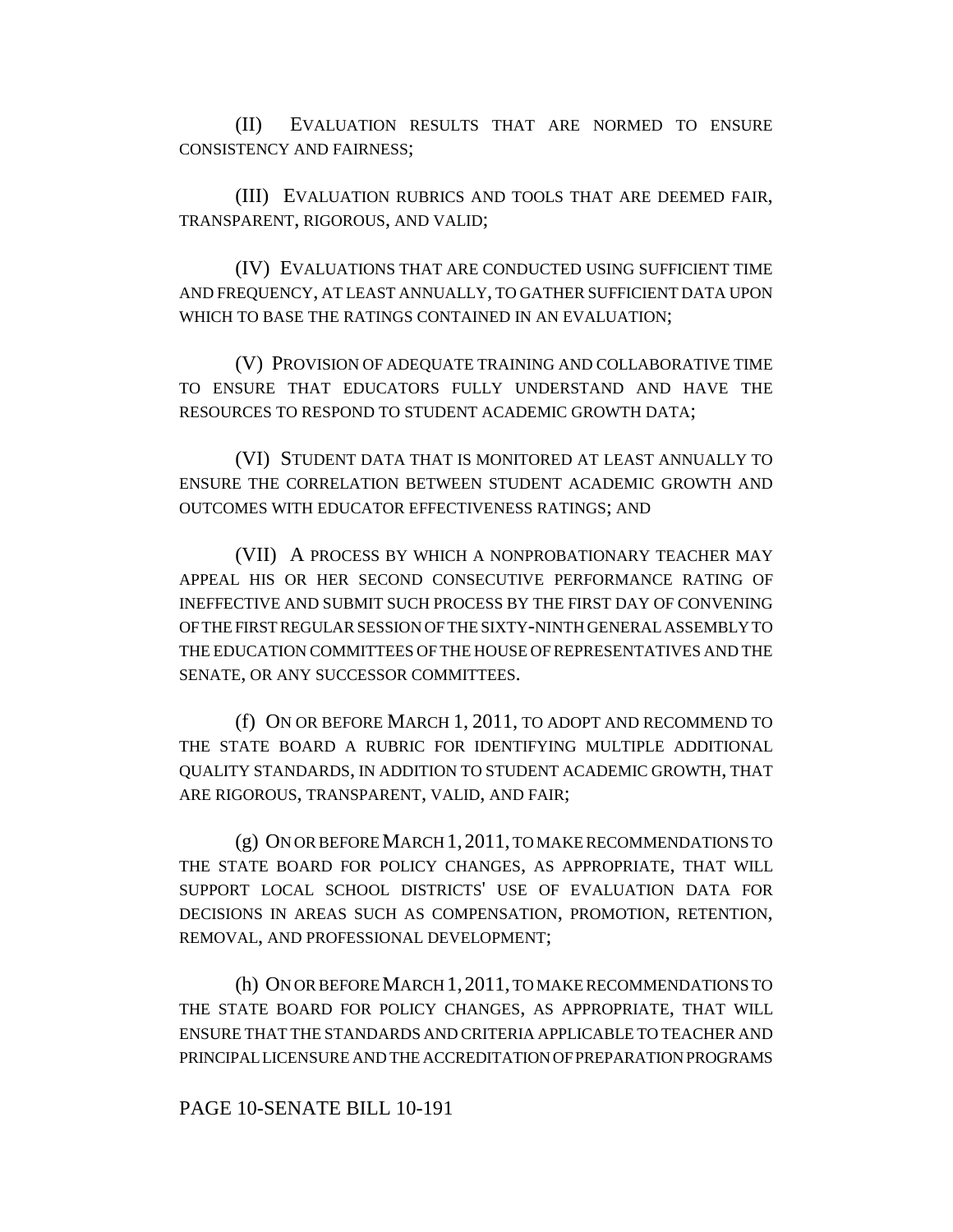ARE DIRECTLY ALIGNED WITH AND SUPPORT THE PREPARATION AND LICENSURE OF EFFECTIVE EDUCATORS;

(i) ON OR BEFORE JULY 1,2013, AND JULY 1 EACH YEAR THEREAFTER DURING THE IMPLEMENTATION OF THE PERFORMANCE EVALUATION SYSTEM, THE DEPARTMENT SHALL REPORT TO THE COUNCIL THE RESULTS OF THE IMPLEMENTATION AND TESTING OF THE PERFORMANCE EVALUATION SYSTEM. BASED ON THE RESULTS OF THE REPORTS, THE COUNCIL MAY MAKE ADDITIONAL RECOMMENDATIONS TO BE INCORPORATED IN THE FOLLOWING STAGE OF IMPLEMENTATION.

(j) THE COUNCIL SHALL DEVELOP AN IMPLEMENTATION PLAN FOR ITS RECOMMENDATIONS AND WILL IDENTIFY TASKS AND THE ASSOCIATED COSTS AT THE STATE AND DISTRICT LEVELS. THE RECOMMENDATIONS SHALL INCLUDE AN IMPLEMENTATION COST ANALYSIS, INCLUDING ASSESSMENT CHANGES, ASSESSMENT PILOT STUDY, STAFF TRAINING, RESEARCH, DATA REVIEW, AND ANY OTHER TASKS INCLUDED IN THE COUNCIL'S RECOMMENDATIONS. IT IS INCUMBENT ON THE COUNCIL TO CONSULT WITH THE DEPARTMENT AND EXPERT PRACTITIONERS FAMILIAR WITH SCHOOL FINANCE AND TO REPORT BY MARCH 1, 2011, ON THE COSTS TO IMPLEMENT THE COUNCIL'S RECOMMENDATIONS.

(3.5) THE RECOMMENDATIONS MADE BY THE COUNCIL TO THE STATE BOARD PURSUANT TO THIS SECTION SHALL REFLECT A CONSENSUS VOTE. FOR ANY ISSUE THAT THE COUNCIL WAS UNABLE TO REACH A CONSENSUS, THE COUNCIL SHALL PROVIDE TO THE STATE BOARD THE REASONS IT WAS UNABLE TO REACH A CONSENSUS.

(4) THE COUNCIL'S RECOMMENDATIONS SHALL CONSIST, AT A MINIMUM, OF RECOMMENDATIONS THAT ARE APPLICABLE TO SCHOOL PRINCIPALS AND TEACHERS.

(5) THE COUNCIL'S RECOMMENDATIONS MAY INCLUDE CHANGES TO EXISTING STATUTES OR RULES, IF APPROPRIATE, AS WELL AS RECOMMENDATIONS FOR LOCAL IMPLEMENTATION.

(6) IN MAKING ITS RECOMMENDATIONS, THE COUNCIL SHALL INCLUDE THE EFFECT OF DISTRICT- AND SCHOOL-LEVEL CONDITIONS, AS MEASURED BY THE NINE PERFORMANCE STANDARDS SET FORTH IN THE COMPREHENSIVE APPRAISAL FOR THE DISTRICT IMPROVEMENT RUBRIC AND

### PAGE 11-SENATE BILL 10-191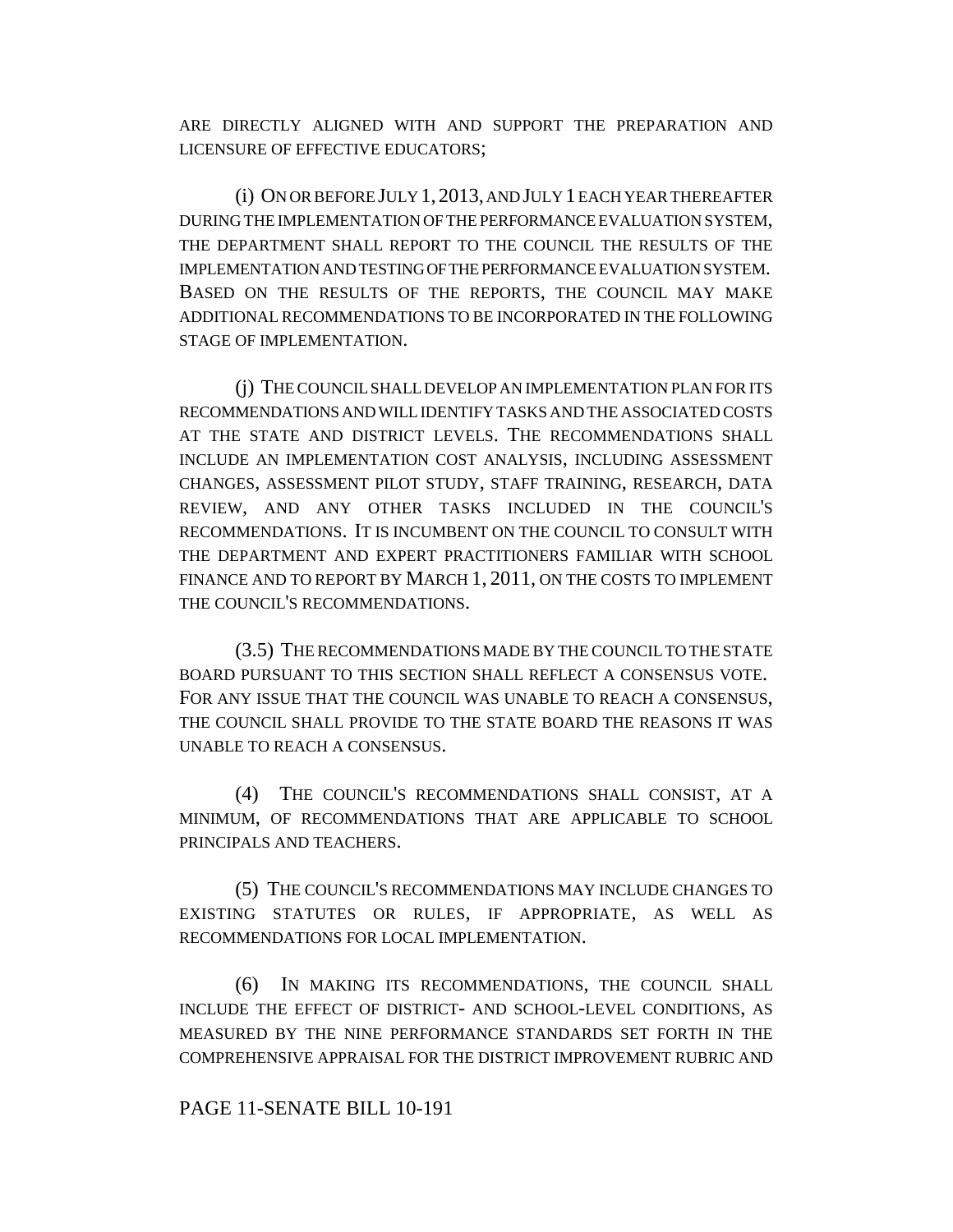BIANNUAL TEACHING, EMPOWERING, LEADING, AND LEARNING INITIATIVE SURVEY OF SCHOOL WORKING CONDITIONS, AS WELL AS ANY ADDITIONAL METHODS OF ASSESSING SUCH CONDITIONS IDENTIFIED BY THE COUNCIL AS VALID, TRANSPARENT, AND RELIABLE.

(7) THE COUNCIL MAY ESTABLISH WORKING GROUPS, TASK FORCES, OR OTHER STRUCTURES FROM WITHIN ITS MEMBERSHIP OR OUTSIDE ITS MEMBERSHIP AS NEEDED TO ADDRESS SPECIFIC ISSUES OR TO ASSIST IN ITS WORK.

(8) ALL RECOMMENDATIONS MADE BY THE COUNCIL PURSUANT TO THIS SECTION SHALL REFLECT A CONSENSUS OF ITS MEMBERS.

(9) UNLESS OTHERWISE PROVIDED FOR, THE OFFICE OF THE GOVERNOR AND THE DEPARTMENT SHALL PROVIDE THE COUNCIL WITH THE SUPPORT, INFORMATION, DATA, ANALYTICAL INFORMATION, AND ADMINISTRATIVE SUPPORT NECESSARY TO DO ITS WORK.

(10) (a) ON OR BEFORE SEPTEMBER 1, 2011, THE STATE BOARD SHALL PROMULGATE RULES WITH REGARD TO THE ISSUES SPECIFIED IN PARAGRAPHS (a) TO (h) OF SUBSECTION (3) OF THIS SECTION, USING THE RECOMMENDATIONS FROM THE COUNCIL. IF THE COUNCIL FAILS TO MAKE RECOMMENDATIONS TO THE STATE BOARD BY MARCH 1,2011, WITH REGARD TO THE ISSUES SPECIFIED IN PARAGRAPHS (a) TO (h) OF SUBSECTION (3) OF THIS SECTION, THE STATE BOARD SHALL, ON OR BEFORE SEPTEMBER 1, 2011, PROMULGATE RULES CONCERNING ANY ISSUES IN SAID PARAGRAPHS (a) TO (h) THAT THE COUNCIL DID NOT ADDRESS. IN PROMULGATING RULES PURSUANT TO THIS SUBSECTION (10), THE STATE BOARD SHALL CONFORM TO THE FOLLOWING TIMELINE:

(I) BEGINNING WITH THE 2011-2012 SCHOOL YEAR, THE DEPARTMENT SHALL WORK WITH SCHOOL DISTRICTS AND BOARDS OF COOPERATIVE SERVICES TO ASSIST WITH THE DEVELOPMENT OF PERFORMANCE EVALUATION SYSTEMS THAT ARE BASED ON QUALITY STANDARDS.

(II) ON OR BEFORE JANUARY 15, 2012, THE STATE BOARD SHALL PROVIDE TO THE GENERAL ASSEMBLY THE RULES PROMULGATED PURSUANT TO THIS SUBSECTION (10). ON OR BEFORE FEBRUARY 15, 2012, THE GENERAL ASSEMBLY SHALL REVIEW AND APPROVE SUCH RULES AS PROVIDED

### PAGE 12-SENATE BILL 10-191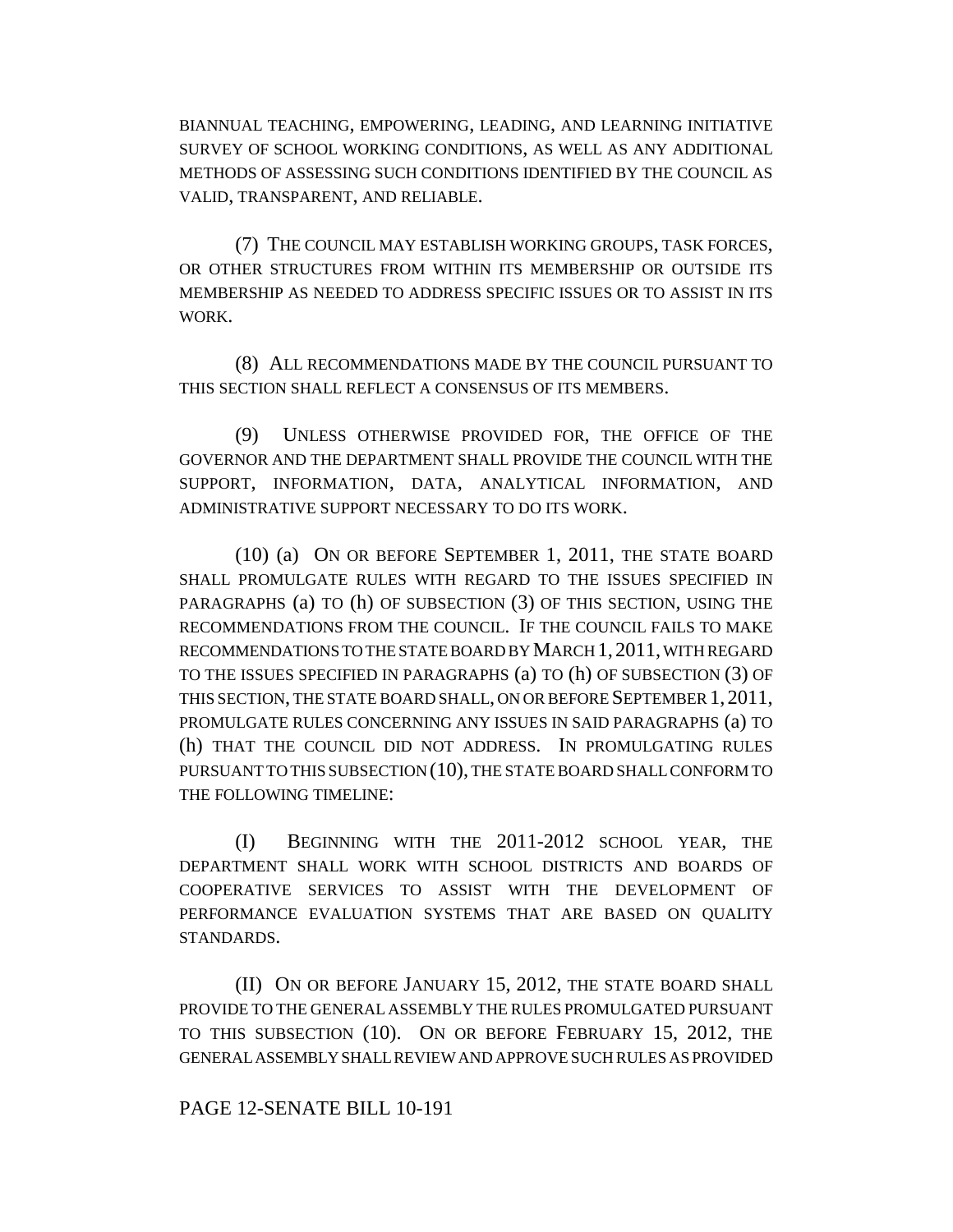FOR IN PARAGRAPH (b) OF THIS SUBSECTION (10).

(III) BEGINNING WITH THE 2012-2013 SCHOOL YEAR, IF THE GENERAL ASSEMBLY APPROVES THE RULES PROMULGATED PURSUANT TO THIS SUBSECTION (10), THE NEW PERFORMANCE EVALUATION SYSTEM THAT IS BASED ON QUALITY STANDARDS SHALL BE IMPLEMENTED AND TESTED AS RECOMMENDED BY THE COUNCIL PURSUANT TO PARAGRAPH (b) OF SUBSECTION (3) OF THIS SECTION.

(IV) (A) BEGINNING WITH THE 2013-2014 SCHOOL YEAR, IF THE GENERAL ASSEMBLY APPROVES THE RULES PROMULGATED PURSUANT TO THIS SUBSECTION (10), AND BASED ON THE RESULTS OF THE FIRST LEVEL OF IMPLEMENTATION IN THE 2012-2013 SCHOOL YEAR, THE NEW PERFORMANCE EVALUATION SYSTEM THAT IS BASED ON QUALITY STANDARDS SHALL BE IMPLEMENTED STATEWIDE IN A MANNER AS RECOMMENDED BY THE COUNCIL PURSUANT TO PARAGRAPH (b) OF SUBSECTION (3) OF THIS SECTION.

(B) DURING THE 2013-14 SCHOOL YEAR, TEACHERS SHALL BE EVALUATED BASED ON QUALITY STANDARDS. DEMONSTRATED EFFECTIVENESS OR INEFFECTIVENESS SHALL BEGIN TO BE CONSIDERED IN THE ACQUISITION OF PROBATIONARY OR NONPROBATIONARY STATUS.

(V) (A) BEGINNING WITH THE 2014-2015 SCHOOL YEAR, IF THE GENERAL ASSEMBLY APPROVES THE RULES PROMULGATED PURSUANT TO THIS SUBSECTION (10), AND BASED ON THE RESULTS OF THE FIRST AND SECOND LEVELS OF IMPLEMENTATION IN THE 2012-2013 AND 2013-2014 SCHOOL YEARS, THE NEW PERFORMANCE EVALUATION SYSTEM THAT IS BASED ON QUALITY STANDARDS SHALL BE FINALIZED ON A STATEWIDE BASIS.

(B) DURING THE 2014-2015 SCHOOL YEAR, TEACHERS SHALL CONTINUE TO BE EVALUATED BASED ON QUALITY STANDARDS. DEMONSTRATED EFFECTIVENESS OR INEFFECTIVENESS SHALL BE CONSIDERED IN THE ACQUISITION OR LOSS OF PROBATIONARY OR NONPROBATIONARY STATUS.

(b) ON OR BEFORE FEBRUARY 15, 2012, THE GENERAL ASSEMBLY SHALL REVIEW THE RULES PROMULGATED PURSUANT TO PARAGRAPH (a) OF THIS SUBSECTION (10) IN A BILL THAT IS SEPARATE FROM THE ANNUAL RULE REVIEW BILL INTRODUCED PURSUANT TO SECTION 24-4-103 (8) (d), C.R.S., AND IN ACCORDANCE WITH THE CRITERIA AND PROCEDURES SPECIFIED IN

## PAGE 13-SENATE BILL 10-191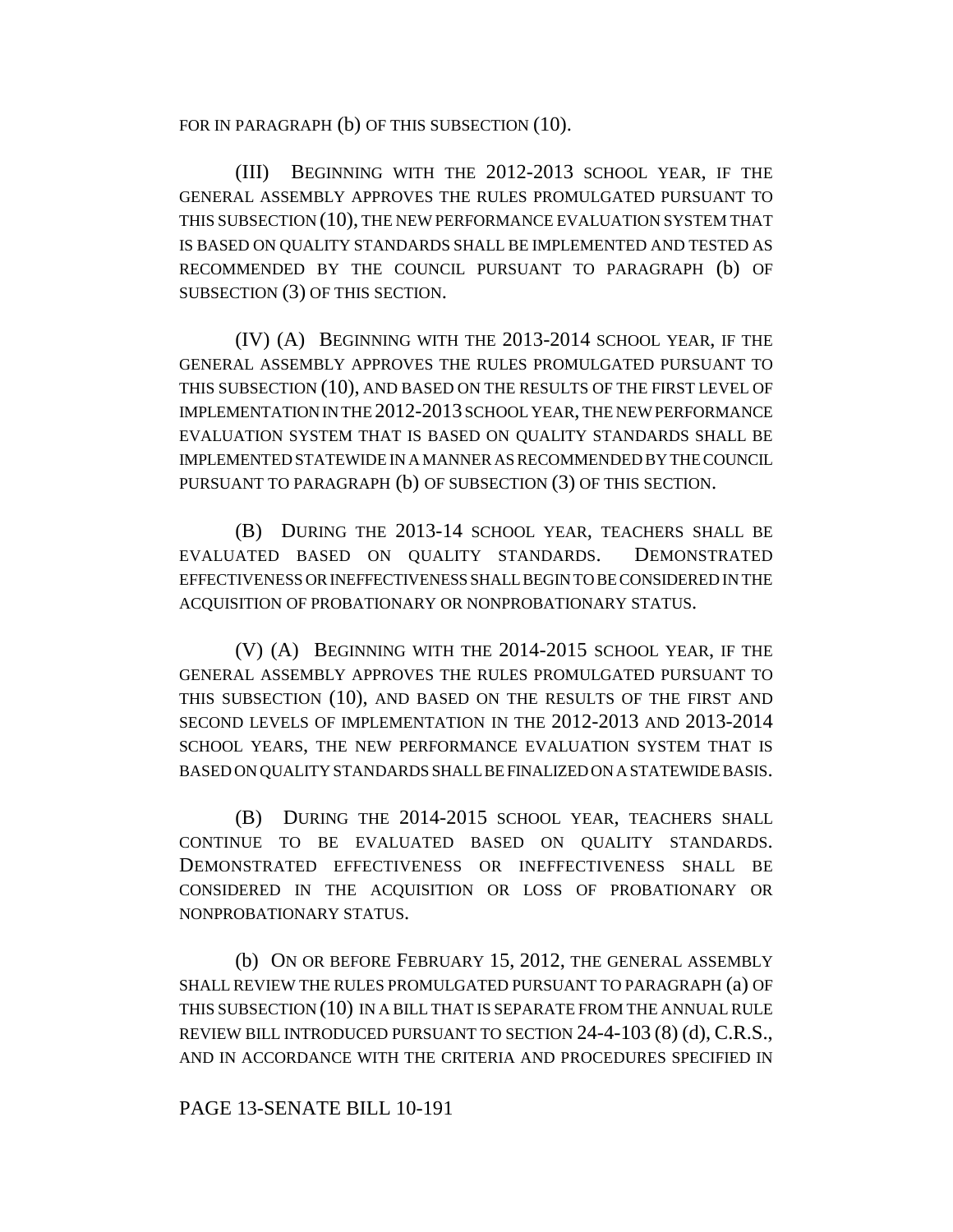SECTION  $24-4-103(8)$  (a) AND  $(8)$  (d), C.R.S.; EXCEPT THAT THE GENERAL ASSEMBLY RESERVES THE RIGHT TO REPEAL INDIVIDUAL RULES CONTAINED IN THE RULES PROMULGATED BY THE STATE BOARD. IF ONE OR MORE RULES IS NOT APPROVED BY THE GENERAL ASSEMBLY PURSUANT TO THIS PARAGRAPH (b), THE STATE BOARD SHALL PROMULGATE EMERGENCY RULES PURSUANT TO SECTION 24-4-103 (6),C.R.S., ON SUCH ISSUE OR ISSUES AND RESUBMIT TO THE GENERAL ASSEMBLY ON OR BEFORE MAY 1, 2012. THE GENERAL ASSEMBLY SHALL REVIEW THE EMERGENCY RULES PROMULGATED ACCORDING TO THE PROCESS OUTLINED IN THIS PARAGRAPH (b).

(11) ON OR BEFORE NOVEMBER 1, 2011, THE DEPARTMENT SHALL CREATE AND MAKE AVAILABLE TO SCHOOL DISTRICTS AND BOARDS OF COOPERATIVE SERVICES A RESOURCE BANK THAT IDENTIFIES ASSESSMENTS, PROCESSES, TOOLS, AND POLICIES THAT A SCHOOL DISTRICT OR BOARD OF COOPERATIVE SERVICES MAY USE TO DEVELOP AN EVALUATION SYSTEM THAT ADDRESSES THE PROVISIONS OF THIS SECTION. THE DEPARTMENT SHALL INCLUDE RESOURCES THAT ARE APPROPRIATE TO SCHOOL DISTRICTS AND BOARDS OF COOPERATIVE SERVICES OF DIFFERENT SIZES, DEMOGRAPHICS, AND LOCATIONS. THE DEPARTMENT SHALL UPDATE THE RESOURCE BANK AT LEAST ANNUALLY TO REFLECT NEW RESEARCH AND ONGOING EXPERIENCE IN COLORADO.

(12) THE DEPARTMENT SHALL NOT BE OBLIGATED TO IMPLEMENT THE PROVISIONS OF THIS SECTION UNTIL SUFFICIENT FUNDS HAVE BEEN RECEIVED AND CREDITED TO THE GREAT TEACHERS AND LEADERS FUND, CREATED IN SECTION 22-9-105.7. THE DEPARTMENT IS HEREBY AUTHORIZED TO HIRE ANY EMPLOYEES NECESSARY TO CARRY OUT THE PROVISIONS OF THIS SECTION. ANY NEW POSITIONS CREATED PURSUANT TO THIS SECTION SHALL BE SUBJECT TO THE AVAILABILITY OF FUNDING AND SHALL BE ELIMINATED AT SUCH TIME AS MONEYS ARE NO LONGER AVAILABLE IN THE GREAT TEACHERS AND LEADERS FUND. ALL POSITION DESCRIPTIONS AND NOTICE TO HIRE FOR POSITIONS CREATED PURSUANT TO THIS SECTION SHALL CLEARLY STATE THAT SUCH POSITION IS SUBJECT TO AVAILABLE FUNDING.

**SECTION 6.** Article 9 of title 22, Colorado Revised Statutes, is amended BY THE ADDITION OF A NEW SECTION to read:

**22-9-105.7. Great teachers and leaders fund - created - gifts, grants, and donations.** (1) THE DEPARTMENT IS AUTHORIZED TO SEEK, ACCEPT, AND EXPEND FEDERAL GRANTS FOR THE IMPLEMENTATION OF

### PAGE 14-SENATE BILL 10-191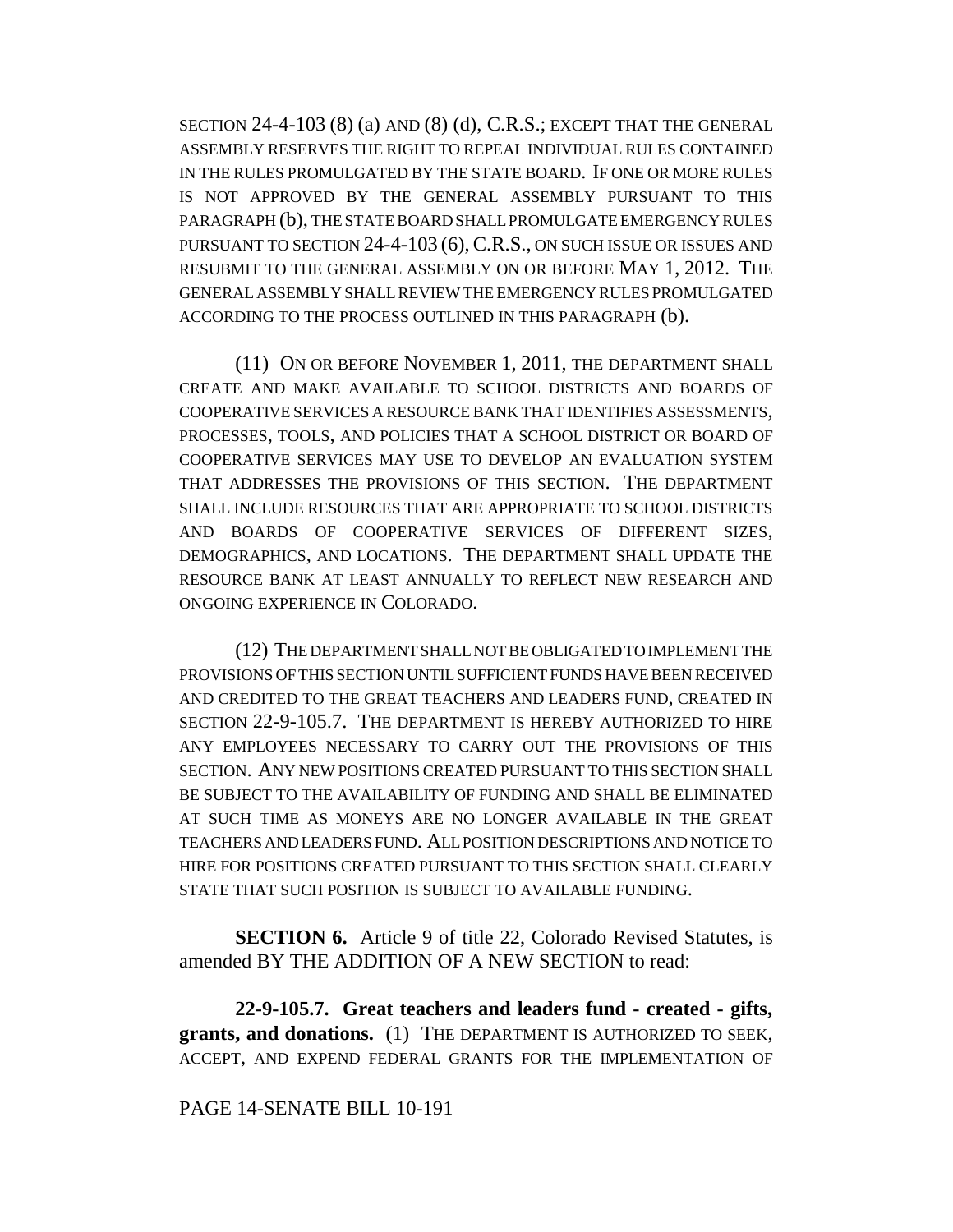SECTION 22-9-105.5; EXCEPT THAT THE DEPARTMENT MAY NOT ACCEPT A GIFT, GRANT, OR DONATION EXCEPT FROM FEDERAL MONEYS THAT IS SUBJECT TO CONDITIONS THAT ARE INCONSISTENT WITH THIS OR ANY LAW OF THE STATE. THE DEPARTMENT SHALL TRANSMIT ALL FEDERAL MONEYS RECEIVED TO THE STATE TREASURER, WHO SHALL CREDIT THE SAME TO THE GREAT TEACHERS AND LEADERS FUND, WHICH FUND IS HEREBY CREATED AND REFERRED TO IN THIS SECTION AS THE "FUND". MONEYS IN THE FUND ARE CONTINUOUSLY APPROPRIATED TO THE DEPARTMENT FOR THE DIRECT AND INDIRECT COSTS ASSOCIATED WITH IMPLEMENTING SECTION 22-9-105.5.

(2) ANY MONEYS IN THE FUND NOT EXPENDED FOR THE PURPOSES OF SECTION 22-9-105.5 MAY BE INVESTED BY THE STATE TREASURER, AS PROVIDED BY LAW. ALL INTEREST AND INCOME DERIVED FROM THE INVESTMENT AND DEPOSIT OF MONEYS IN THE FUND SHALL BE CREDITED TO THE FUND. ANY UNEXPENDED AND UNENCUMBERED MONEYS REMAINING IN THE FUND AT THE END OF A FISCAL YEAR SHALL REMAIN IN THE FUND AND SHALL NOT BE CREDITED OR TRANSFERRED TO THE GENERAL FUND OR ANOTHER FUND.

(3) FOR FISCAL YEARS 2010-2011 AND 2011-2012, IF TWO HUNDRED FIFTY THOUSAND DOLLARS IS NOT CREDITED TO THE FUND THROUGH FEDERAL GRANTS ON OR BEFORE SEPTEMBER 30, 2010, THE COMMISSIONER SHALL NOTIFY THE STATE TREASURER OF THE DIFFERENCE. AS PROVIDED FOR IN SECTION 22-54-117 (1) (g), UPON RECEIPT OF SUCH NOTICE, THE STATE TREASURER SHALL TRANSFER TO THE FUND THE AMOUNT OF THE DIFFERENCE OUT OF THE CONTINGENCY RESERVE FUND, CREATED PURSUANT TO SECTION 22-54-117 FOR THE IMPLEMENTATION OF SECTION 22-9-105.5. IF THERE IS AN INSUFFICIENT AMOUNT IN THE CONTINGENCY RESERVE FUND, THE STATE TREASURER SHALL TRANSFER TO THE FUND ANY REMAINING AMOUNT OF THE DIFFERENCE FROM THE STATE EDUCATION FUND, CREATED IN SECTION 17 (4) OF ARTICLE IX OF THE STATE CONSTITUTION FOR THE IMPLEMENTATION OF SECTION 22-9-105.5.

(4) NOTHING IN THIS SECTION SHALL BE INTERPRETED TO REQUIRE THE DEPARTMENT TO SOLICIT GIFTS, GRANTS, OR DONATIONS FOR THE FUND.

**SECTION 7.** The introductory portion to 22-9-106 (1) and 22-9-106 (1) (c), (1) (d) (V), (1) (e), (2.5), (3.3), (3.5), (4) (a), and (4.5), Colorado Revised Statutes, are amended, and the said 22-9-106 is further amended BY THE ADDITION OF THE FOLLOWING NEW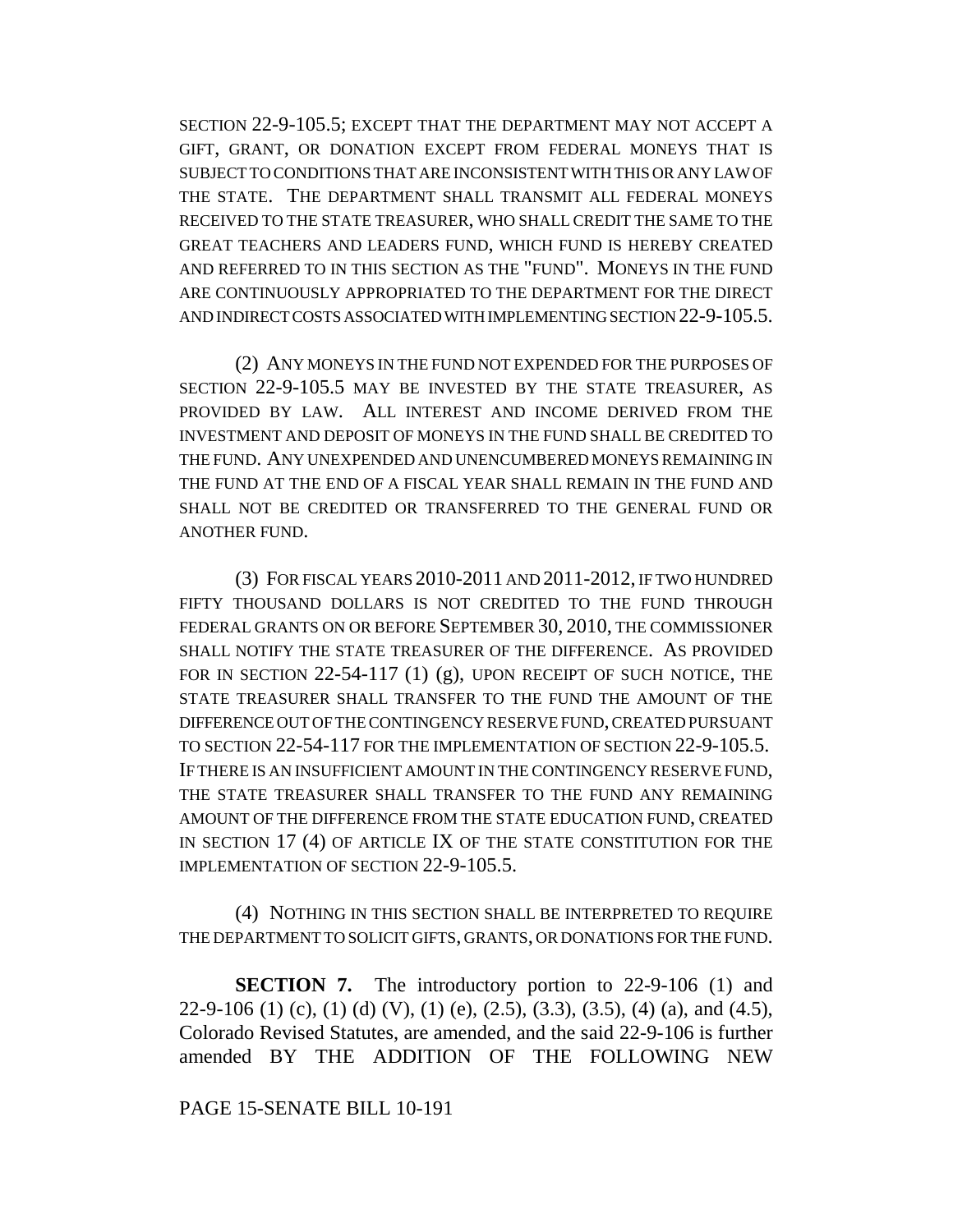### SUBSECTIONS, to read:

**22-9-106. Local boards of education - duties - performance evaluation system - repeal.** (1) All school districts and boards of cooperative services that employ licensed personnel, as defined in section 22-9-103 (1.5), shall adopt a written system to evaluate the employment performance of school district and board of cooperative services licensed personnel, including all teachers, principals, and administrators, with the exception of licensed personnel employed by a board of cooperative services for a period of six weeks or less. In developing the licensed personnel performance evaluation system and any amendments thereto, the local board and board of cooperative services shall consult with administrators, principals, and teachers employed within the district or participating districts in a board of cooperative services, parents, and the school district licensed personnel performance evaluation council or the board of cooperative services personnel performance evaluation council created pursuant to section 22-9-107. The performance evaluation system shall ADDRESS ALL OF THE PERFORMANCE STANDARDS ESTABLISHED BY RULE OF THE STATE BOARD AND ADOPTED BY THE GENERAL ASSEMBLY PURSUANT TO SECTION 22-9-105.5, AND SHALL contain, but shall NEED not be limited to, the following information:

(c) The frequency and duration of the evaluations, which shall be on a regular basis and of such frequency and duration as to ensure the collection of a sufficient amount of data from which reliable conclusions and findings may be drawn. At a minimum, the performance evaluation system shall ensure that:

(I) Probationary teachers receive at least two documented observations and one evaluation that results in a written evaluation report pursuant to subsection (3) of this section each academic year. PROBATIONARY TEACHERS SHALL RECEIVE THE WRITTEN EVALUATION REPORT AT LEAST TWO WEEKS BEFORE THE LAST CLASS DAY OF THE SCHOOL YEAR.

(II) Nonprobationary teachers receive at least one observation each year and one evaluation that results in a written evaluation report pursuant to subsection (3) of this section every three years; EXCEPT THAT, BEGINNING WITH THE 2012-13 ACADEMIC YEAR, NONPROBATIONARY TEACHERS SHALL RECEIVE A WRITTEN EVALUATION REPORT PURSUANT TO SUBSECTION (3) OF

# PAGE 16-SENATE BILL 10-191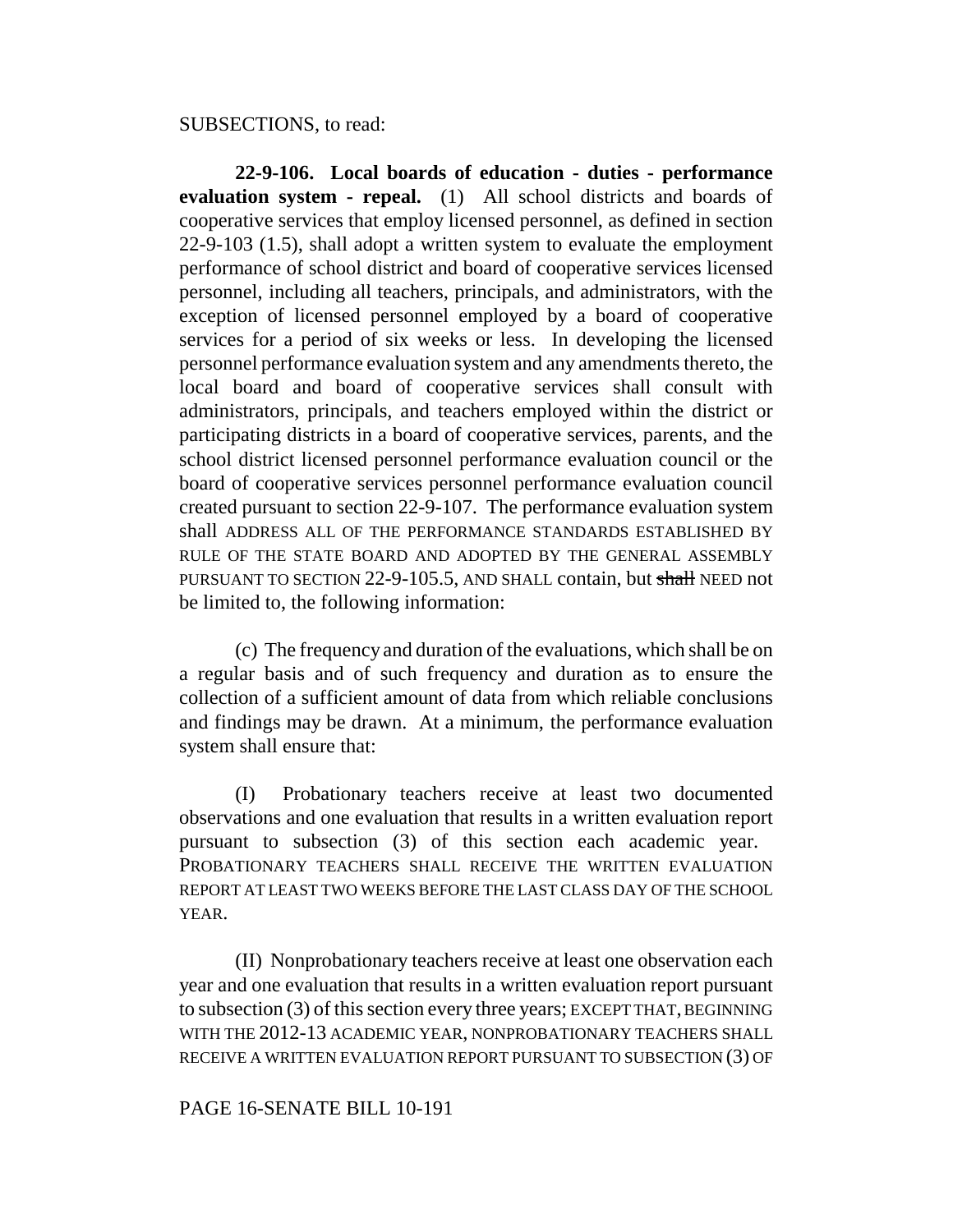THIS SECTION EACH ACADEMIC YEAR ACCORDING TO THE PERFORMANCE STANDARDS ESTABLISHED BY RULE OF THE STATE BOARD AND ADOPTED BY THE GENERAL ASSEMBLY PURSUANT TO SECTION 22-9-105.5. NONPROBATIONARY TEACHERS SHALL RECEIVE THE WRITTEN EVALUATION REPORT AT LEAST TWO WEEKS BEFORE THE LAST CLASS DAY OF THE SCHOOL YEAR.

(III) Principals who are in their first three years of employment as principals SHALL receive one evaluation that results in a written evaluation report pursuant to subsection  $(3)$  of this section each academic year and ACCORDING TO THE PERFORMANCE STANDARDS ESTABLISHED BY RULE OF THE STATE BOARD AND ADOPTED BY THE GENERAL ASSEMBLY PURSUANT TO SECTION 22-9-105.5.

(IV) Principals who are in their fourth or subsequent years of employment as principals receive at least one evaluation that results in a written evaluation report pursuant to subsection (3) of this section every three academic years.

(d) The purposes of the evaluation, which shall include but need not be limited to:

(V) (A) Measuring the level of performance of all licensed personnel within the school district or employed by a board of cooperative services. THIS SUB-SUBPARAGRAPH (A) IS REPEALED, EFFECTIVE AT SUCH TIME AS THE PERFORMANCE EVALUATION SYSTEM BASED ON QUALITY STANDARDS ESTABLISHED PURSUANT TO THIS SECTION AND THE RULES PROMULGATED BY THE STATE BOARD PURSUANT TO SECTION 22-9-105.5 HAS COMPLETED THE INITIAL PHASE OF IMPLEMENTATION AND HAS BEEN IMPLEMENTED STATEWIDE. THE COMMISSIONER SHALL PROVIDE NOTICE OF SUCH IMPLEMENTATION TO THE REVISOR OF STATUTES ON OR BEFORE JULY 1,2014, AND EACH JULY 1 THEREAFTER UNTIL STATEWIDE IMPLEMENTATION OCCURS.

(B) MEASURING THE LEVEL OF EFFECTIVENESS OF ALL LICENSED PERSONNEL WITHIN THE SCHOOL DISTRICT. THIS SUB-SUBPARAGRAPH (B) SHALL TAKE EFFECT AT SUCH TIME AS THE PERFORMANCE EVALUATION SYSTEM BASED ON QUALITY STANDARDS ESTABLISHED PURSUANT TO THIS SECTION AND THE RULES PROMULGATED BY THE STATE BOARD PURSUANT TO SECTION 22-9-105.5 HAS COMPLETED THE INITIAL PHASE OF

PAGE 17-SENATE BILL 10-191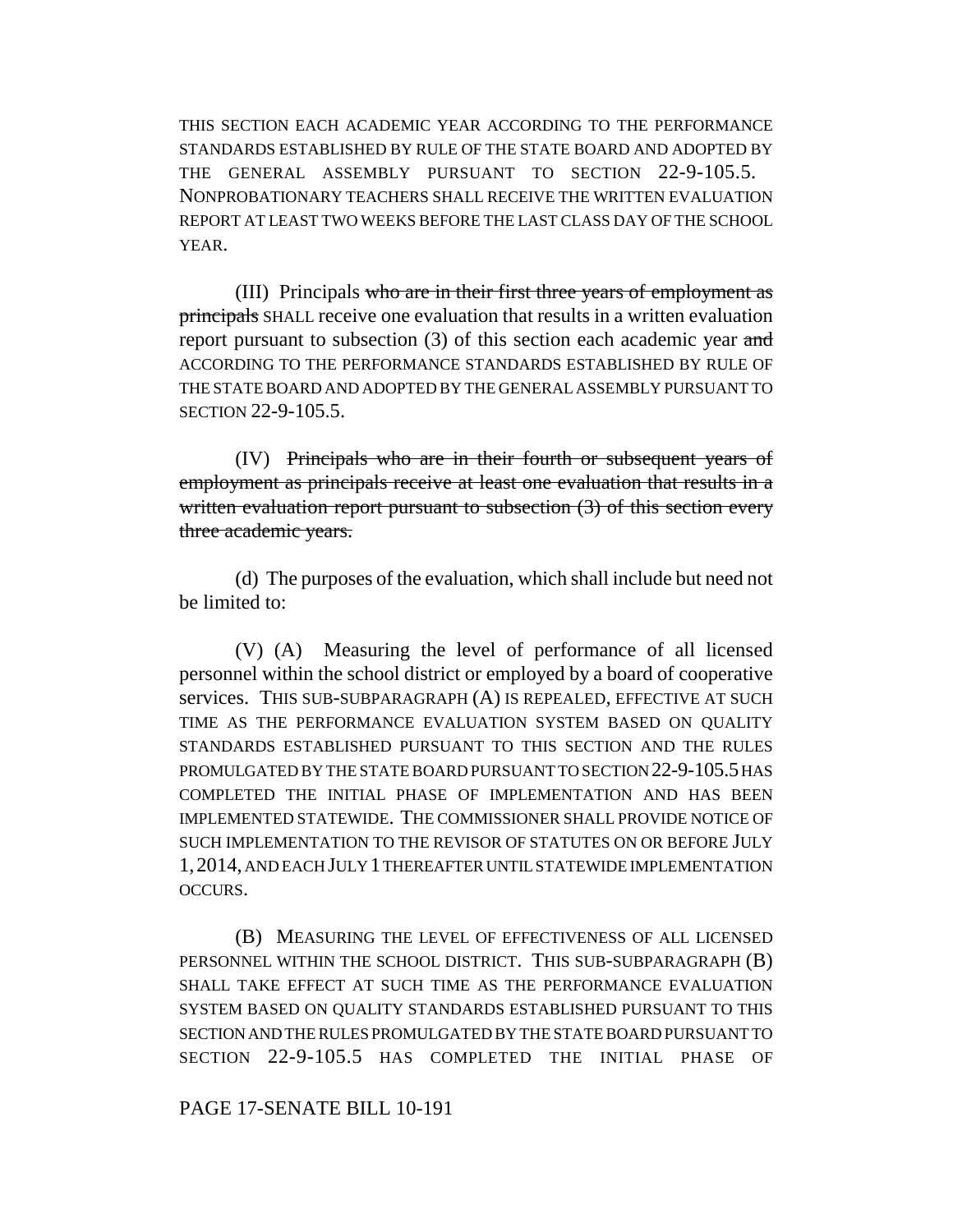IMPLEMENTATION AND HAS BEEN IMPLEMENTED STATEWIDE. THE COMMISSIONER SHALL PROVIDE NOTICE OF SUCH IMPLEMENTATION TO THE REVISOR OF STATUTES ON OR BEFORE JULY 1, 2014, AND EACH JULY 1 THEREAFTER UNTIL STATEWIDE IMPLEMENTATION OCCURS.

(e) (I) The standards set by the local board for satisfactory performance for licensed personnel and the criteria to be used to determine whether the performance of each licensed person meets such standards and other criteria for evaluation for each licensed personnel position evaluated. One of the standards for measuring teacher performance shall be directly related to classroom instruction and shall include multiple measures of student performance. The performance evaluation system shall also ensure that the standards and criteria are available in writing to all licensed personnel and are communicated and discussed by the person being evaluated and the evaluator prior to and during the course of the evaluation. THIS SUBPARAGRAPH (I) IS REPEALED AT SUCH TIME AS THE PERFORMANCE EVALUATION SYSTEM BASED ON QUALITY STANDARDS ESTABLISHED PURSUANT TO THIS SECTION AND THE RULES PROMULGATED BY THE STATE BOARD PURSUANT TO SECTION 22-9-105.5 HAS COMPLETED THE INITIAL PHASE OF IMPLEMENTATION AND HAS BEEN IMPLEMENTED STATEWIDE. THE COMMISSIONER SHALL PROVIDE NOTICE OF SUCH IMPLEMENTATION TO THE REVISOR OF STATUTES ON OR BEFORE JULY 1, 2014, AND EACH JULY 1 THEREAFTER UNTIL STATEWIDE IMPLEMENTATION OCCURS.

(II) THE STANDARDS SET BY THE LOCAL BOARD FOR EFFECTIVE PERFORMANCE FOR LICENSED PERSONNEL AND THE CRITERIA TO BE USED TO DETERMINE WHETHER THE PERFORMANCE OF EACH LICENSED PERSON MEETS SUCH STANDARDS AND OTHER CRITERIA FOR EVALUATION FOR EACH LICENSED PERSONNEL POSITION EVALUATED. ONE OF THE STANDARDS FOR MEASURING TEACHER EFFECTIVENESS SHALL BE DIRECTLY RELATED TO CLASSROOM INSTRUCTION AND SHALL REQUIRE THAT AT LEAST FIFTY PERCENT OF THE EVALUATION IS DETERMINED BY THE ACADEMIC GROWTH OF THE TEACHER'S STUDENTS. THE DISTRICT ACCOUNTABILITY COMMITTEE SHALL PROVIDE INPUT AND RECOMMENDATIONS CONCERNING THE ASSESSMENT TOOLS USED TO MEASURE STUDENT ACADEMIC GROWTH AS IT RELATES TO TEACHER EVALUATIONS. THE STANDARDS SHALL INCLUDE MULTIPLE MEASURES OF STUDENT PERFORMANCE IN CONJUNCTION WITH STUDENT GROWTH EXPECTATIONS. FOR THE PURPOSES OF MEASURING EFFECTIVENESS, EXPECTATIONS OF STUDENT ACADEMIC GROWTH SHALL TAKE INTO CONSIDERATION DIVERSE FACTORS, INCLUDING BUT NOT LIMITED

PAGE 18-SENATE BILL 10-191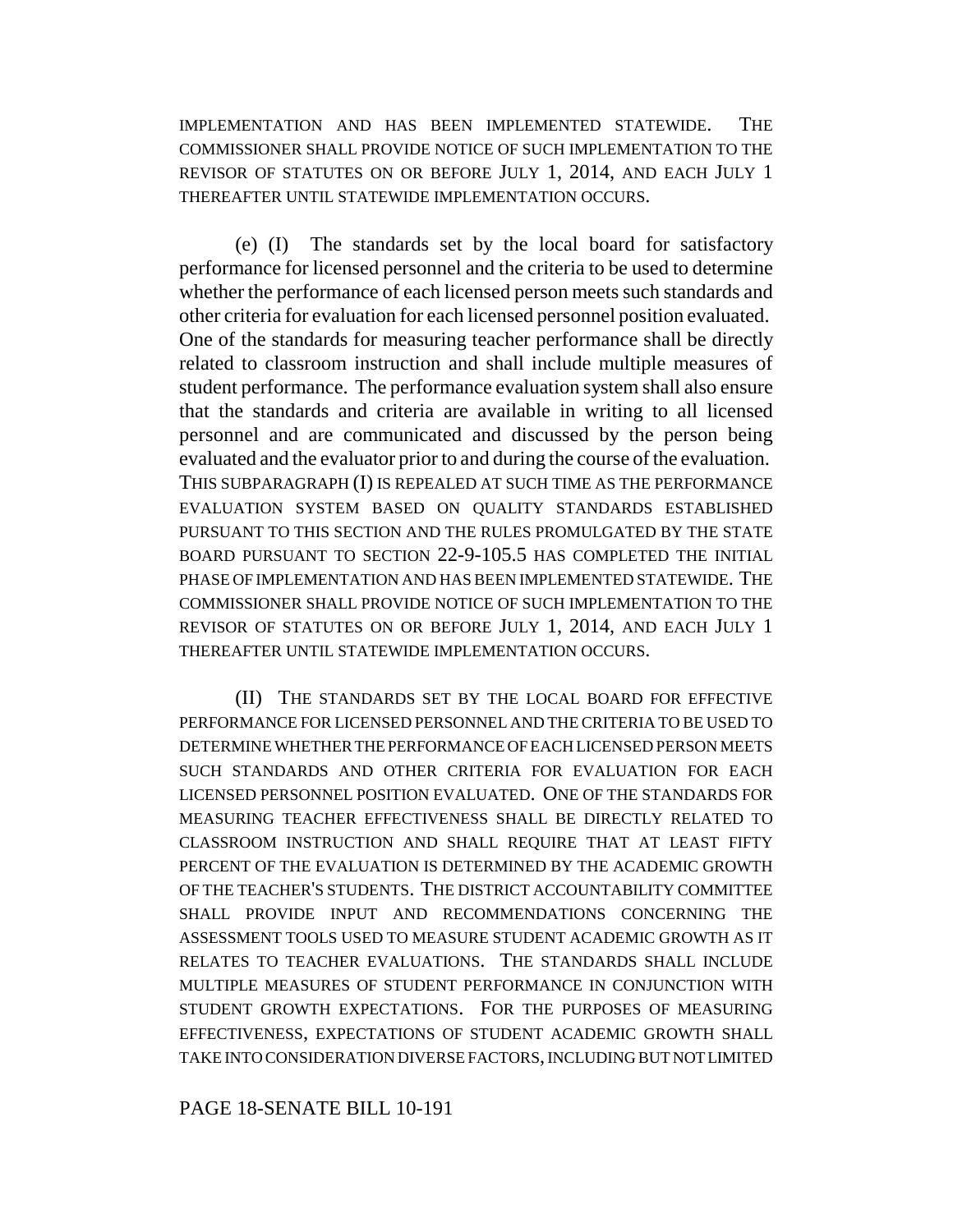TO SPECIAL EDUCATION, STUDENT MOBILITY, AND CLASSROOMS WITH A STUDENT POPULATION IN WHICH NINETY-FIVE PERCENT MEET THE DEFINITION OF HIGH-RISK STUDENT AS DEFINED IN SECTION 22-7-604.5 (1.5). THE PERFORMANCE EVALUATION SYSTEM SHALL ALSO ENSURE THAT THE STANDARDS AND CRITERIA ARE AVAILABLE IN WRITING TO ALL LICENSED PERSONNEL AND ARE COMMUNICATED AND DISCUSSED BY THE PERSON BEING EVALUATED AND THE EVALUATOR PRIOR TO AND DURING THE COURSE OF THE EVALUATION. THIS SUBPARAGRAPH (II) SHALL TAKE EFFECT AT SUCH TIME AS THE PERFORMANCE EVALUATION SYSTEM BASED ON QUALITY STANDARDS ESTABLISHED PURSUANT TO THIS SECTION AND THE RULES PROMULGATED BY THE STATE BOARD PURSUANT TO SECTION 22-9-105.5 HAS COMPLETED THE INITIAL PHASE OF IMPLEMENTATION AND HAS BEEN IMPLEMENTED STATEWIDE. THE COMMISSIONER SHALL PROVIDE NOTICE OF SUCH IMPLEMENTATION TO THE REVISOR OF STATUTES ON OR BEFORE JULY 1,2014, AND EACH JULY 1 THEREAFTER UNTIL STATEWIDE IMPLEMENTATION OCCURS.

(2.5) (a) The council shall actively participate with the local board or board of cooperative services in developing written standards for evaluation that clearly specify satisfactory performance and the criteria to be used to determine whether the performance of each licensed person meets such standards pursuant to paragraph (e) of subsection (1) of this section. THIS PARAGRAPH (a) IS REPEALED, EFFECTIVE AT SUCH TIME AS THE PERFORMANCE EVALUATION SYSTEM BASED ON QUALITY STANDARDS ESTABLISHED PURSUANT TO THIS SECTION AND THE RULES PROMULGATED BY THE STATE BOARD PURSUANT TO SECTION 22-9-105.5 HAS COMPLETED THE INITIAL PHASE OF IMPLEMENTATION AND HAS BEEN IMPLEMENTED STATEWIDE. THE COMMISSIONER SHALL PROVIDE NOTICE OF SUCH IMPLEMENTATION TO THE REVISOR OF STATUTES ON OR BEFORE JULY 1, 2014, AND EACH JULY 1 THEREAFTER UNTIL STATEWIDE IMPLEMENTATION OCCURS.

(b) THE COUNCIL SHALL ACTIVELY PARTICIPATE WITH THE LOCAL BOARD IN DEVELOPING WRITTEN STANDARDS FOR EVALUATION THAT CLEARLY SPECIFY PERFORMANCE STANDARDS AND THE QUALITY STANDARDS AND THE CRITERIA TO BE USED TO DETERMINE WHETHER THE PERFORMANCE OF EACH LICENSED PERSON MEETS SUCH STANDARDS PURSUANT TO PARAGRAPH (e) OF SUBSECTION (1) OF THIS SECTION. THIS PARAGRAPH (b) SHALL TAKE EFFECT AT SUCH TIME AS THE PERFORMANCE EVALUATION SYSTEM BASED ON QUALITY STANDARDS ESTABLISHED PURSUANT TO THIS

PAGE 19-SENATE BILL 10-191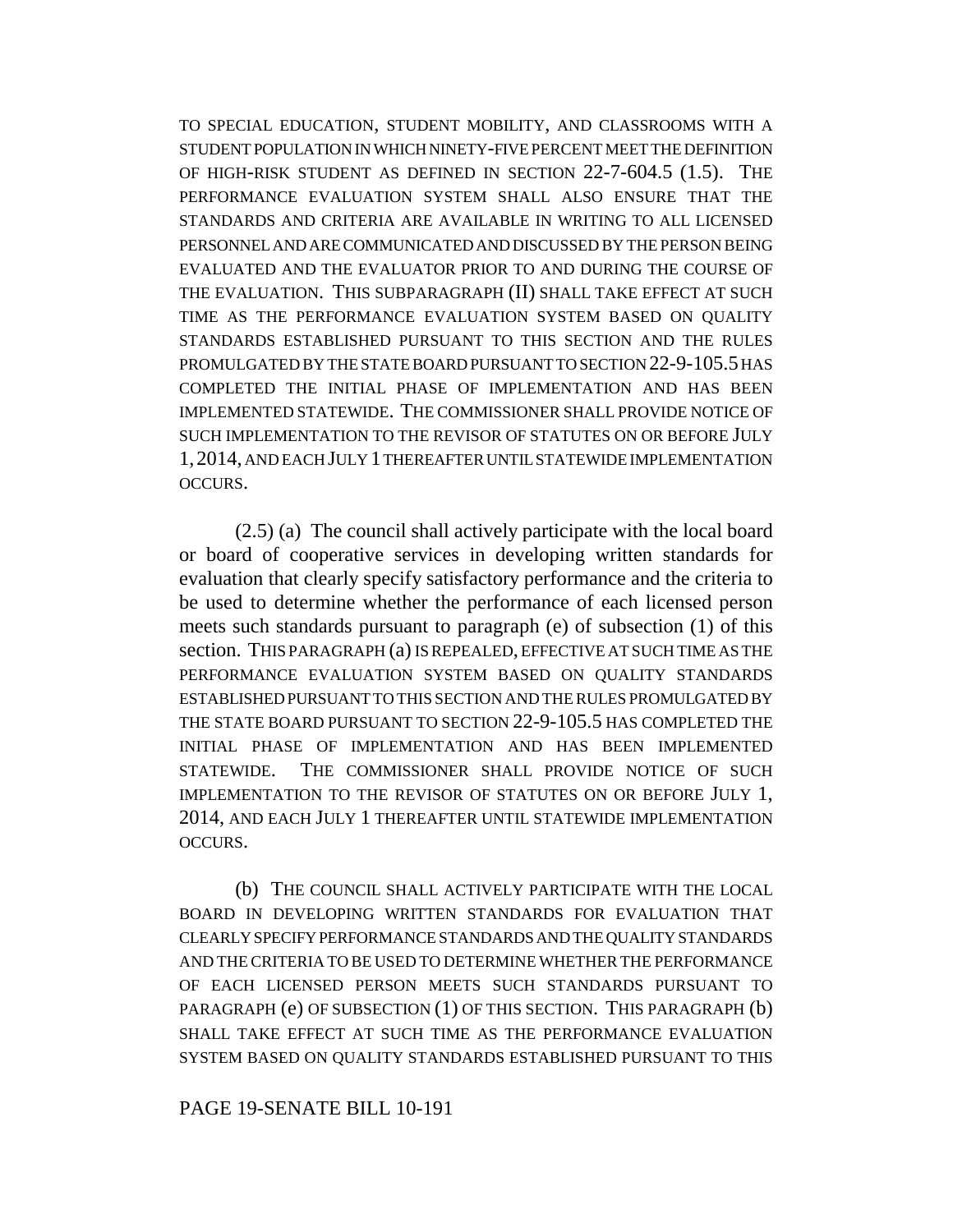SECTION AND THE RULES PROMULGATED BY THE STATE BOARD PURSUANT TO SECTION 22-9-105.5 HAS COMPLETED THE INITIAL PHASE OF IMPLEMENTATION AND HAS BEEN IMPLEMENTED STATEWIDE. THE COMMISSIONER SHALL PROVIDE NOTICE OF SUCH IMPLEMENTATION TO THE REVISOR OF STATUTES ON OR BEFORE JULY 1, 2014, AND EACH JULY 1 THEREAFTER UNTIL STATEWIDE IMPLEMENTATION OCCURS.

(3.3) Each principal or administrator who is responsible for evaluating licensed personnel shall keep records and documentation for each evaluation conducted. Each principal and administrator who is responsible for evaluating licensed personnel shall be evaluated as to how well he or she carries out the evaluation responsibilities under the COMPLIES WITH THIS SECTION AND WITH THE school district's evaluation system.

(3.5) (a) A teacher or principal whose performance is deemed to be unsatisfactory pursuant to paragraph (e) of subsection (1) of this section shall be given notice of deficiencies. A remediation plan to correct said THE deficiencies shall be developed by the district or the board of cooperative services and the teacher or principal AND SHALL INCLUDE PROFESSIONAL DEVELOPMENT OPPORTUNITIES THAT ARE INTENDED TO HELP THE TEACHER OR PRINCIPAL TO ACHIEVE AN EFFECTIVE RATING IN HIS OR HER NEXT PERFORMANCE EVALUATION. The teacher or principal shall be given a reasonable period of time to remediate the deficiencies and shall receive a statement of the resources and assistance available for the purposes of correcting the performance or the deficiencies. THIS PARAGRAPH (a) IS REPEALED, EFFECTIVE AT SUCH TIME AS THE PERFORMANCE EVALUATION SYSTEM BASED ON QUALITY STANDARDS ESTABLISHED PURSUANT TO THIS SECTION AND THE RULES PROMULGATED BY THE STATE BOARD PURSUANT TO SECTION 22-9-105.5 HAS COMPLETED THE INITIAL PHASE OF IMPLEMENTATION AND HAS BEEN IMPLEMENTED STATEWIDE. THE COMMISSIONER SHALL PROVIDE NOTICE OF SUCH IMPLEMENTATION TO THE REVISOR OF STATUTES ON OR BEFORE JULY 1, 2014, AND EACH JULY 1 THEREAFTER UNTIL STATEWIDE IMPLEMENTATION OCCURS.

(b) (I) A TEACHER OR PRINCIPAL WHOSE PERFORMANCE IS DEEMED TO BE INEFFECTIVE PURSUANT TO PARAGRAPH (e) OF SUBSECTION (1) OF THIS SECTION SHALL RECEIVE WRITTEN NOTICE THAT HIS OR HER PERFORMANCE EVALUATION SHOWS A RATING OF INEFFECTIVE, A COPY OF THE DOCUMENTATION RELIED UPON IN MEASURING HIS OR HER PERFORMANCE, AND IDENTIFICATION OF DEFICIENCIES.

## PAGE 20-SENATE BILL 10-191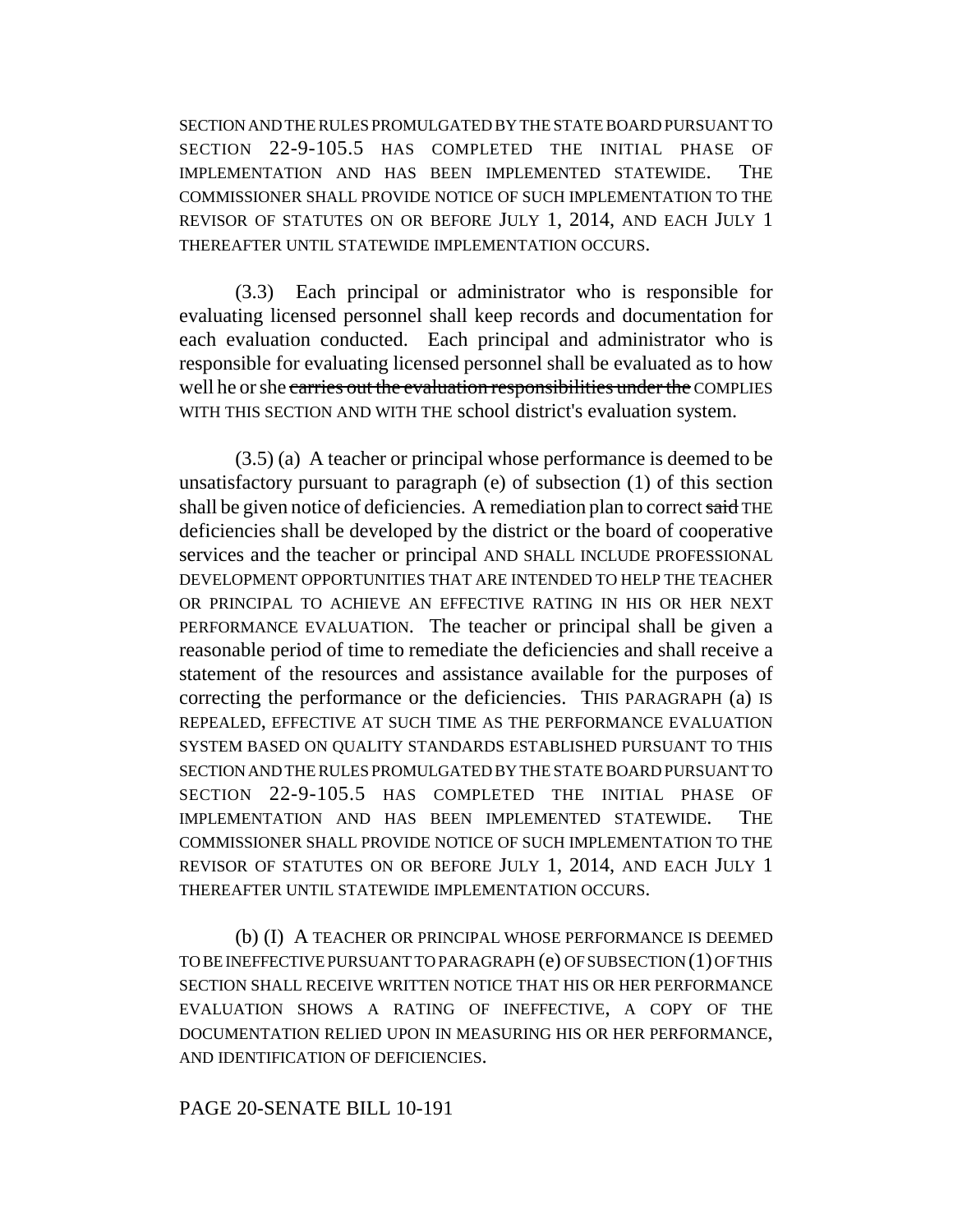(II) EACH SCHOOL DISTRICT SHALL ENSURE THAT A NONPROBATIONARY TEACHER WHO OBJECTS TO A RATING OF INEFFECTIVENESS HAS AN OPPORTUNITY TO APPEAL THAT RATING, IN ACCORDANCE WITH A FAIR AND TRANSPARENT PROCESS DEVELOPED, WHERE APPLICABLE, THROUGH COLLECTIVE BARGAINING. AT A MINIMUM, THE APPEAL PROCESS PROVIDED SHALL ALLOW A NONPROBATIONARY TEACHER TO APPEAL THE RATING OF INEFFECTIVENESS TO THE SUPERINTENDENT OR HIS OR HER DESIGNEE OF THE SCHOOL DISTRICT AND SHALL PLACE THE BURDEN UPON THE NONPROBATIONARY TEACHER TO DEMONSTRATE THAT A RATING OF EFFECTIVENESS WAS APPROPRIATE. IF THERE IS NO COLLECTIVE BARGAINING AGREEMENT IN PLACE, FOLLOWING THE RULING OF THE SUPERINTENDENT OR HIS OR HER DESIGNEE, THE APPEALING TEACHER MAY REQUEST A REVIEW BY A MUTUALLY AGREED-UPON THIRD PARTY. THE DECISION OF THE THIRD PARTY SHALL REVIEW WHETHER THE DECISION WAS ARBITRARY OR CAPRICIOUS AND SHALL BE BINDING ON BOTH PARTIES. THE COST OF ANY SUCH REVIEW SHALL BE BORNE EQUALLY BY BOTH PARTIES. WHERE A COLLECTIVE BARGAINING AGREEMENT IS IN PLACE, EITHER PARTY MAY CHOOSE TO OPT INTO THIS PROCESS.THE SUPERINTENDENT'S DESIGNEE SHALL NOT BE THE PRINCIPAL WHO CONDUCTED THE EVALUATION. FOR A NONPROBATIONARY TEACHER, A REMEDIATION PLAN TO CORRECT THE DEFICIENCIES SHALL BE DEVELOPED BY THE DISTRICT OR THE BOARD OF COOPERATIVE SERVICES AND SHALL INCLUDE PROFESSIONAL DEVELOPMENT OPPORTUNITIES THAT ARE INTENDED TO HELP THE NONPROBATIONARY TEACHER TO ACHIEVE AN EFFECTIVE RATING IN HIS OR HER NEXT PERFORMANCE EVALUATION. THE NONPROBATIONARY TEACHER SHALL BE GIVEN A REASONABLE PERIOD OF TIME TO REMEDIATE THE DEFICIENCIES AND SHALL RECEIVE A STATEMENT OF THE RESOURCES AND ASSISTANCE AVAILABLE FOR THE PURPOSE OF IMPROVING EFFECTIVENESS.

(III) THIS PARAGRAPH (b) SHALL TAKE EFFECT AT SUCH TIME AS THE PERFORMANCE EVALUATION SYSTEM BASED ON QUALITY STANDARDS ESTABLISHED PURSUANT TO THIS SECTION AND THE RULES PROMULGATED BY THE STATE BOARD PURSUANT TO SECTION 22-9-105.5 HAS COMPLETED THE INITIAL PHASE OF IMPLEMENTATION AND HAS BEEN IMPLEMENTED STATEWIDE. THE COMMISSIONER SHALL PROVIDE NOTICE OF SUCH IMPLEMENTATION TO THE REVISOR OF STATUTES ON OR BEFORE JULY 1, 2014, AND EACH JULY 1 THEREAFTER UNTIL STATEWIDE IMPLEMENTATION OCCURS.

(IV) SUBPARAGRAPH (II) OF THIS PARAGRAPH (b) IS REPEALED,

## PAGE 21-SENATE BILL 10-191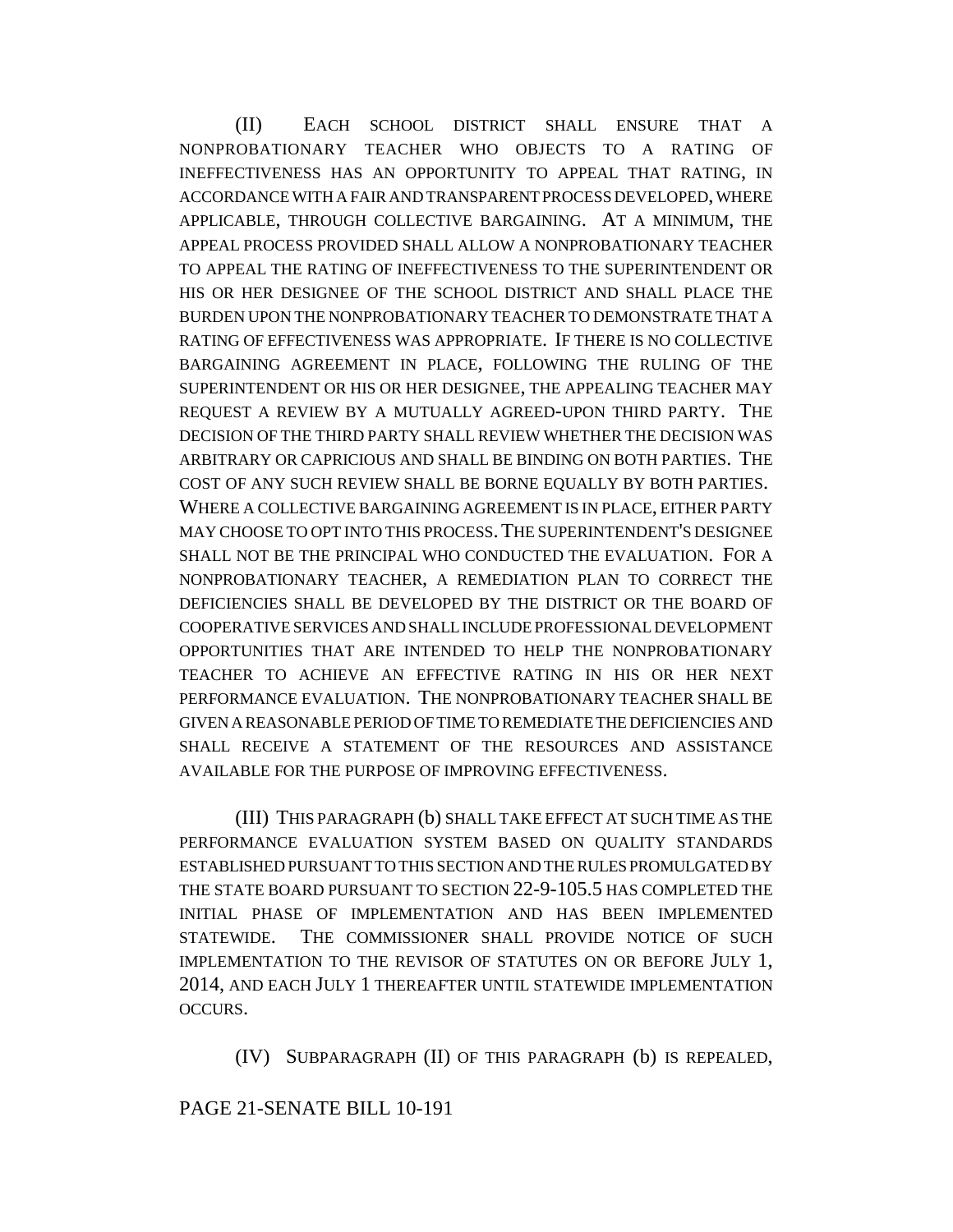### EFFECTIVE FEBRUARY 15, 2013.

(4) (a) Except as provided in paragraph (b) of this subsection (4), no person shall be responsible for the evaluation of licensed personnel unless such THE person has a principal or administrator license issued pursuant to article 60.5 of this title OR IS A DESIGNEE OF A PERSON WITH A PRINCIPAL OR ADMINISTRATOR LICENSE and has received education and training in evaluation skills approved by the department of education that will enable him or her to make fair, professional, and credible evaluations of the personnel whom he or she is responsible for evaluating. No person shall be issued a principal or administrator license or have a principal or administrator license renewed unless the state board determines that such person has received education and training approved by the department of education.

(4.5) (a) Any person whose performance evaluation includes a remediation plan shall be given an opportunity to improve his or her performance through the implementation of the plan. If the next performance evaluation shows that the person is performing satisfactorily, no further action shall be taken concerning the original performance evaluation. If such THE evaluation shows the person is still not performing satisfactorily, the evaluator shall either make additional recommendations for improvement or may recommend the dismissal of the person, which dismissal shall be in accordance with the provisions of article 63 of this title if the person is a teacher. THIS PARAGRAPH (a) IS REPEALED, EFFECTIVE AT SUCH TIME AS THE PERFORMANCE EVALUATION SYSTEM BASED ON QUALITY STANDARDS ESTABLISHED PURSUANT TO THIS SECTION AND THE RULES PROMULGATED BY THE STATE BOARD PURSUANT TO SECTION 22-9-105.5 HAS COMPLETED THE INITIAL PHASE OF IMPLEMENTATION AND HAS BEEN IMPLEMENTED STATEWIDE. THE COMMISSIONER SHALL PROVIDE NOTICE OF SUCH IMPLEMENTATION TO THE REVISOR OF STATUTES ON OR BEFORE JULY 1,2014, AND EACH JULY 1 THEREAFTER UNTIL STATEWIDE IMPLEMENTATION OCCURS.

(b) ANY PERSON WHOSE PERFORMANCE EVALUATION INCLUDES A REMEDIATION PLAN SHALL BE GIVEN AN OPPORTUNITY TO IMPROVE HIS OR HER EFFECTIVENESS THROUGH THE IMPLEMENTATION OF THE PLAN. IF THE NEXT PERFORMANCE EVALUATION SHOWS THAT THE PERSON IS PERFORMING EFFECTIVELY, NO FURTHER ACTION SHALL BE TAKEN CONCERNING THE ORIGINAL PERFORMANCE EVALUATION. IF THE EVALUATION SHOWS THE

# PAGE 22-SENATE BILL 10-191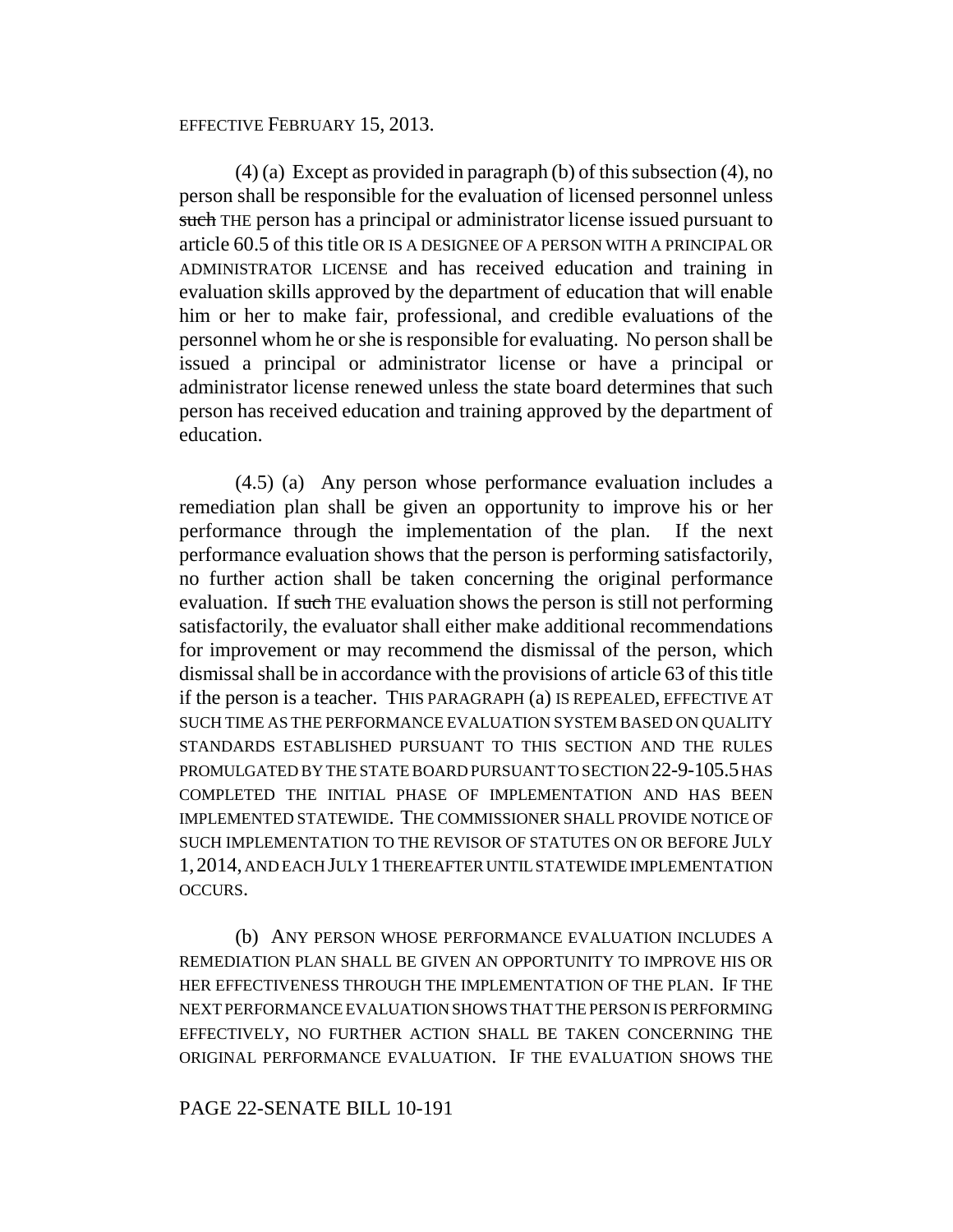PERSON IS STILL NOT PERFORMING EFFECTIVELY, HE OR SHE SHALL RECEIVE WRITTEN NOTICE THAT HIS OR HER PERFORMANCE EVALUATION SHOWS A RATING OF INEFFECTIVE, A COPY OF THE DOCUMENTATION RELIED UPON IN MEASURING THE PERSON'S PERFORMANCE, AND IDENTIFICATION OF DEFICIENCIES. EACH SCHOOL DISTRICT SHALL ENSURE THAT A NONPROBATIONARY TEACHER WHO OBJECTS TO A RATING OF INEFFECTIVENESS HAS AN OPPORTUNITY TO APPEAL THAT RATING, IN ACCORDANCE WITH A FAIR AND TRANSPARENT PROCESS DEVELOPED, WHERE APPLICABLE, THROUGH COLLECTIVE BARGAINING. AT A MINIMUM, THE APPEAL PROCESS PROVIDED SHALL ALLOW A NONPROBATIONARY TEACHER TO APPEAL THE RATING OF INEFFECTIVENESS TO THE SUPERINTENDENT OF THE SCHOOL DISTRICT AND SHALL PLACE THE BURDEN UPON THE NONPROBATIONARY TEACHER TO DEMONSTRATE THAT A RATING OF EFFECTIVENESS WAS APPROPRIATE. THE APPEAL PROCESS SHALL TAKE NO LONGER THAN NINETY DAYS, AND THE NONPROBATIONARY TEACHER SHALL NOT BE SUBJECT TO A POSSIBLE LOSS OF NONPROBATIONARY STATUS UNTIL AFTER A FINAL DETERMINATION REGARDING THE RATING OF INEFFECTIVENESS IS MADE. FOR A PERSON WHO RECEIVES A PERFORMANCE RATING OF INEFFECTIVE, THE EVALUATOR SHALL EITHER MAKE ADDITIONAL RECOMMENDATIONS FOR IMPROVEMENT OR MAY RECOMMEND THE DISMISSAL OF THE PERSON, WHICH DISMISSAL SHALL BE IN ACCORDANCE WITH THE PROVISIONS OF ARTICLE 63 OF THIS TITLE IF THE PERSON IS A TEACHER. THIS PARAGRAPH (b) SHALL TAKE EFFECT AT SUCH TIME AS THE PERFORMANCE EVALUATION SYSTEM BASED ON QUALITY STANDARDS ESTABLISHED PURSUANT TO THIS SECTION AND THE RULES PROMULGATED BY THE STATE BOARD PURSUANT TO SECTION 22-9-105.5 HAS COMPLETED THE INITIAL PHASE OF IMPLEMENTATION AND HAS BEEN IMPLEMENTED STATEWIDE. THE COMMISSIONER SHALL PROVIDE NOTICE OF SUCH IMPLEMENTATION TO THE REVISOR OF STATUTES ON OR BEFORE JULY 1, 2014, AND EACH JULY 1 THEREAFTER UNTIL STATEWIDE IMPLEMENTATION OCCURS.

(7) EVERY PRINCIPAL SHALL BE EVALUATED USING MULTIPLE FAIR, TRANSPARENT, TIMELY, RIGOROUS, AND VALID METHODS. THE RECOMMENDATIONS DEVELOPED PURSUANT TO THIS SUBSECTION (7) SHALL REQUIRE THAT AT LEAST FIFTY PERCENT OF THE EVALUATION IS DETERMINED BY THE ACADEMIC GROWTH OF THE STUDENTS ENROLLED IN THE PRINCIPAL'S SCHOOL. FOR PRINCIPALS, THE QUALITY STANDARDS SHALL INCLUDE, BUT NEED NOT BE LIMITED TO:

### PAGE 23-SENATE BILL 10-191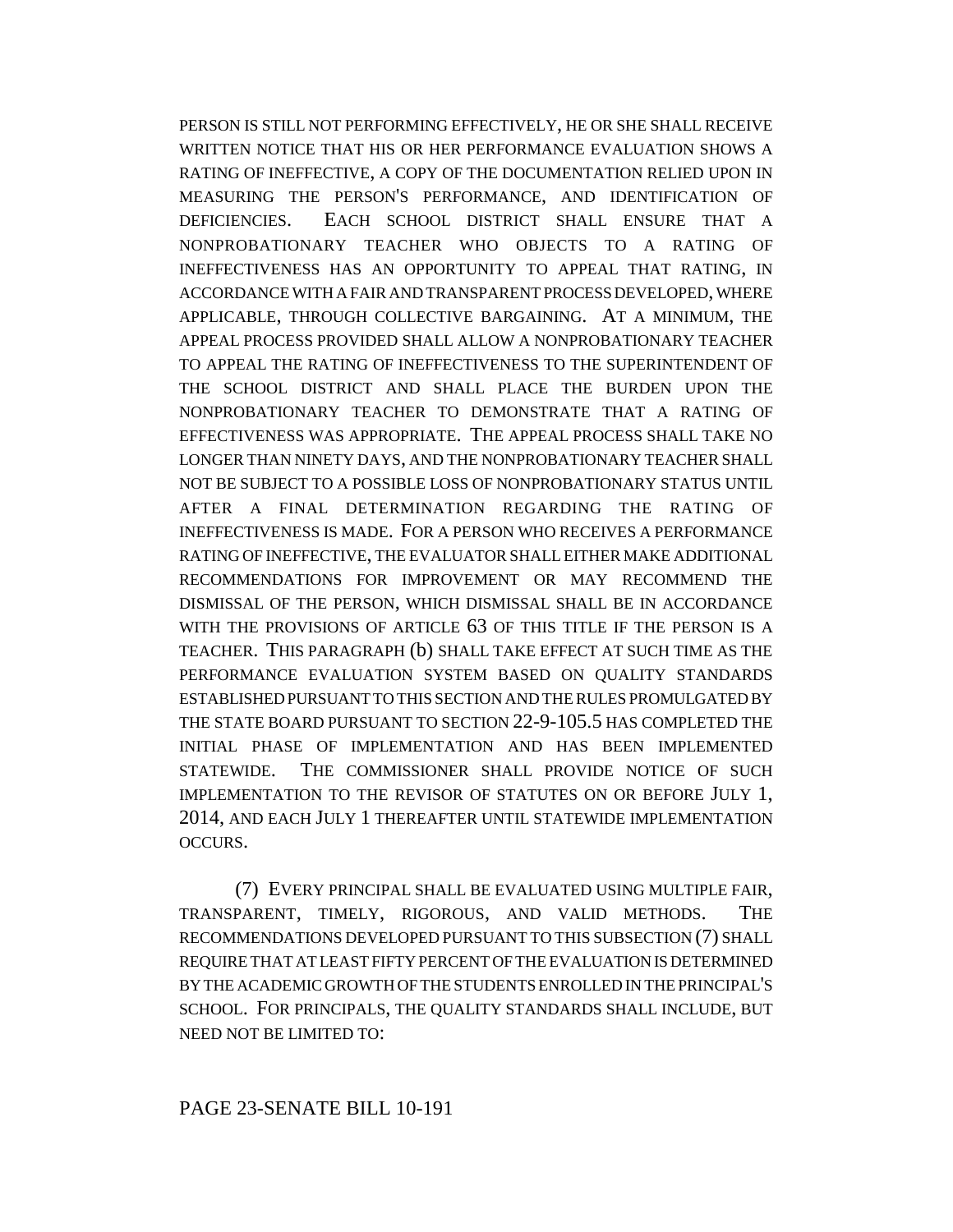(a) ACHIEVEMENT AND ACADEMIC GROWTH FOR THOSE STUDENTS ENROLLED IN THE PRINCIPAL'S SCHOOL, AS MEASURED BY THE COLORADO GROWTH MODEL SET FORTH IN SECTION 22-11-202;

(b) THE NUMBER AND PERCENTAGE OF LICENSED PERSONNEL IN THE PRINCIPAL'S SCHOOL WHO ARE RATED AS EFFECTIVE OR HIGHLY EFFECTIVE; AND

(c) THE NUMBER AND PERCENTAGE OF LICENSED PERSONNEL IN THE PRINCIPAL'S SCHOOL WHO ARE RATED AS INEFFECTIVE BUT ARE IMPROVING IN EFFECTIVENESS.

(8) ON OR BEFORE AUGUST 1, 2014, EACH LOCAL BOARD OF EDUCATION SHALL DEVELOP, IN COLLABORATION WITH A LOCAL TEACHERS ASSOCIATION OR, IF NONE EXISTS, WITH TEACHERS FROM THE DISTRICT, AN INCENTIVE SYSTEM, THE PURPOSE OF WHICH SHALL BE TO ENCOURAGE EFFECTIVE TEACHERS IN HIGH-PERFORMING SCHOOLS TO MOVE TO JOBS IN SCHOOLS THAT HAVE LOW PERFORMANCE RATINGS.

**SECTION 8.** 22-11-302 (1), Colorado Revised Statutes, is amended by THE ADDITION OF THE FOLLOWING NEW PARAGRAPHS to read:

**22-11-302. School district accountability committees - powers and duties.** (1) Each school district accountability committee shall have the following powers and duties:

(d) TO PROVIDE INPUT AND RECOMMENDATIONS ON AN ADVISORY BASIS TO PRINCIPALS CONCERNING THE DEVELOPMENT AND USE OF ASSESSMENT TOOLS USED FOR THE PURPOSE OF MEASURING AND EVALUATING STUDENT ACADEMIC GROWTH AS IT RELATES TO TEACHER EVALUATIONS.

(e) THE SCHOOL ACCOUNTABILITY COMMITTEE FOR THE PRINCIPAL'S SCHOOL SHALL PROVIDE INPUT AND RECOMMENDATIONS TO THE DISTRICT ACCOUNTABILITY COMMITTEE AND THE DISTRICT ADMINISTRATION CONCERNING THE PRINCIPAL'S EVALUATION.

**SECTION 9.** 22-11-402 (1), Colorado Revised Statutes, is amended BY THE ADDITION OF A NEW PARAGRAPH to read:

PAGE 24-SENATE BILL 10-191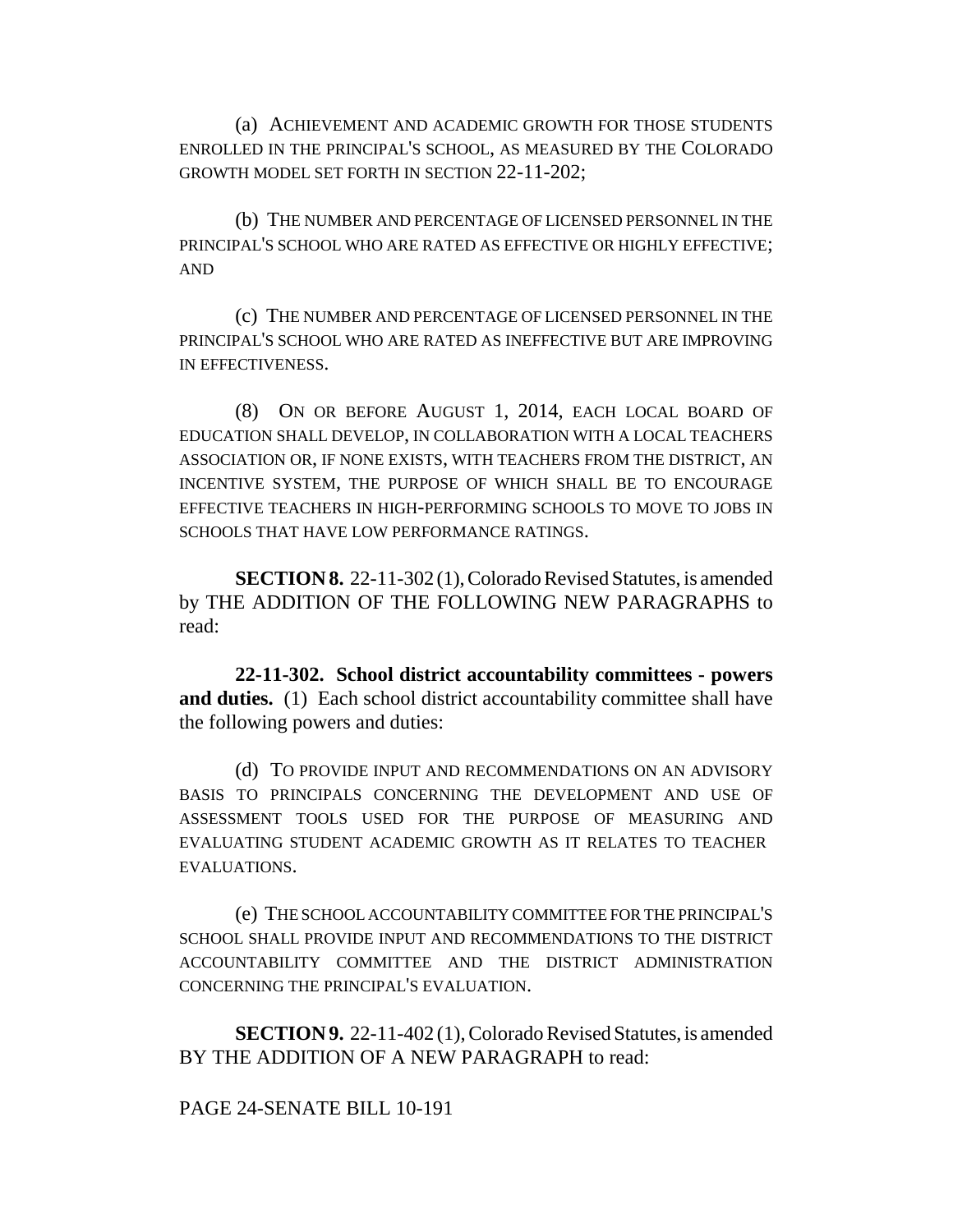**22-11-402. School accountability committee - powers and duties - meetings.** (1) Each school accountability committee shall have the following powers and duties:

(e) TO PROVIDE INPUT AND RECOMMENDATIONS ON AN ADVISORY BASIS TO DISTRICT ACCOUNTABILITY COMMITTEES AND DISTRICT ADMINISTRATION CONCERNING:

(I) PRINCIPAL DEVELOPMENT PLANS FOR THEIR PRINCIPAL PURSUANT TO SECTION 22-9-106; AND

(II) PRINCIPAL EVALUATIONS CONDUCTED PURSUANT TO SECTION 22-9-106.

**SECTION 10.** 22-63-103 (7), Colorado Revised Statutes, is amended to read:

**22-63-103. Definitions.** As used in this article, unless the context otherwise requires:

(7) "Probationary teacher" means a teacher who has not completed three full years of continuous employment with the employing school district and who has not been reemployed for the fourth year CONSECUTIVE YEARS OF DEMONSTRATED EFFECTIVENESS OR A NONPROBATIONARY TEACHER WHO HAS HAD TWO CONSECUTIVE YEARS OF DEMONSTRATED INEFFECTIVENESS, AS DEFINED BY RULE ADOPTED BY THE GENERAL ASSEMBLY PURSUANT TO SECTION 22-9-105.5.

**SECTION 11.** 22-63-202 (2), Colorado Revised Statutes, is amended BY THE ADDITION OF A NEW PARAGRAPH to read:

**22-63-202. Employment contracts - contracts to be in writing duration - damage provision.** (2) (c.5) (I) THE GENERAL ASSEMBLY FINDS THAT, FOR THE FAIR EVALUATION OF A PRINCIPAL BASED ON THE DEMONSTRATED EFFECTIVENESS OF HIS OR HER TEACHERS, THE PRINCIPAL NEEDS THE ABILITY TO SELECT TEACHERS WHO HAVE DEMONSTRATED EFFECTIVENESS AND HAVE DEMONSTRATED QUALIFICATIONS AND TEACHING EXPERIENCE THAT SUPPORT THE INSTRUCTIONAL PRACTICES OF HIS OR HER SCHOOL. THEREFORE, EACH EMPLOYMENT CONTRACT EXECUTED PURSUANT TO THIS SECTION SHALL CONTAIN A PROVISION STATING THAT A TEACHER

PAGE 25-SENATE BILL 10-191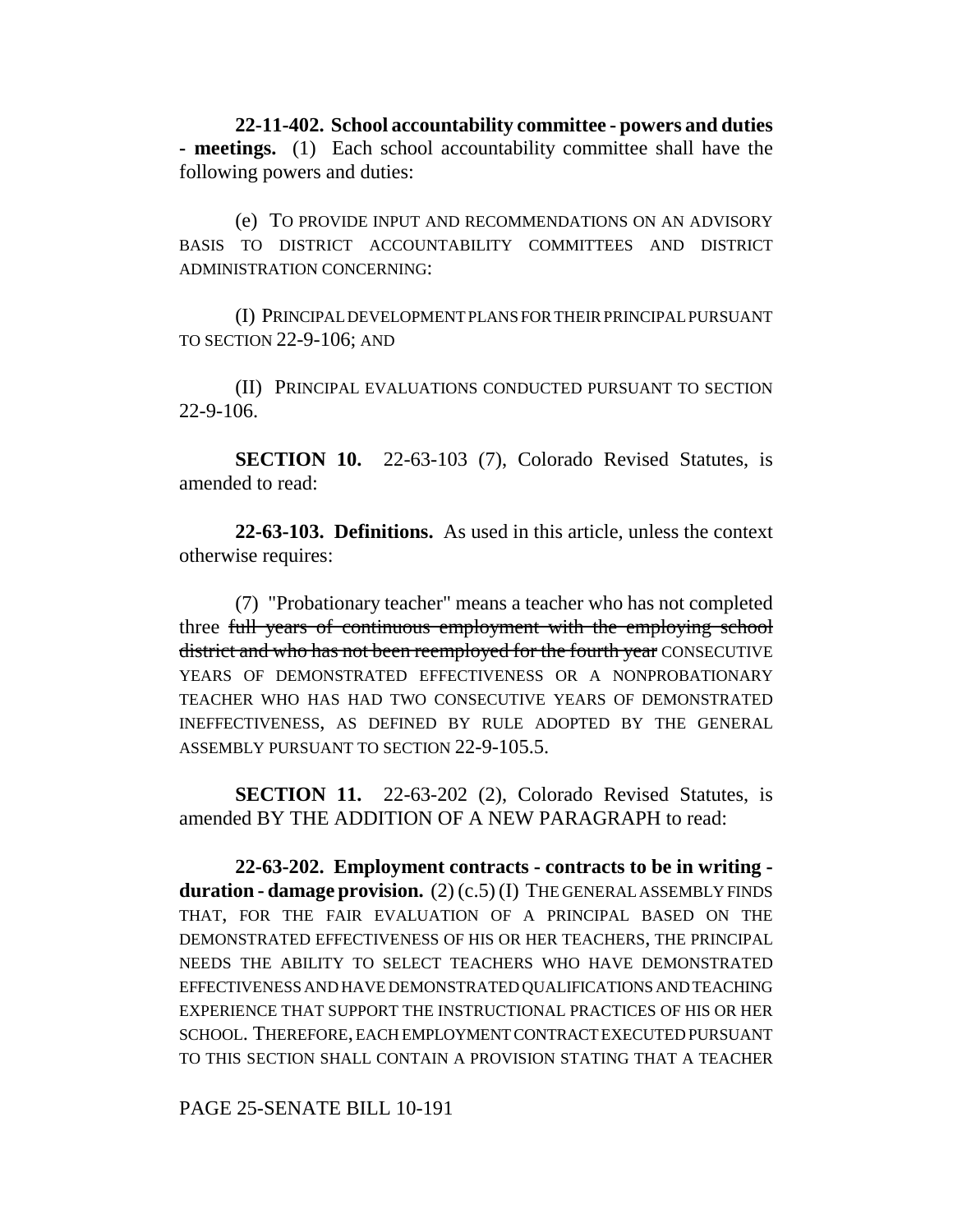MAY BE ASSIGNED TO A PARTICULAR SCHOOL ONLY WITH THE CONSENT OF THE HIRING PRINCIPAL AND WITH INPUT FROM AT LEAST TWO TEACHERS EMPLOYED AT THE SCHOOL AND CHOSEN BY THE FACULTY OF TEACHERS AT THE SCHOOL TO REPRESENT THEM IN THE HIRING PROCESS, AND AFTER A REVIEW OF THE TEACHER'S DEMONSTRATED EFFECTIVENESS AND QUALIFICATIONS, WHICH REVIEW DEMONSTRATES THAT THE TEACHER'S QUALIFICATIONS AND TEACHING EXPERIENCE SUPPORT THE INSTRUCTIONAL PRACTICES OF HIS OR HER SCHOOL.

(II) (A) ANY ACTIVE NONPROBATIONARY TEACHER WHO, DURING THE PRIOR SCHOOL YEAR, WAS DEEMED SATISFACTORY, OR WAS DEEMED EFFECTIVE IN A DISTRICT THAT HAS IMPLEMENTED A MULTI-TIERED EVALUATION SYSTEM AND HAS IDENTIFIED RATINGS EQUIVALENT TO EFFECTIVE, AND HAS NOT SECURED A POSITION THROUGH SCHOOL-BASED HIRING SHALL BE A MEMBER OF A PRIORITY HIRING POOL, WHICH PRIORITY HIRING POOL SHALL ENSURE THE NONPROBATIONARY TEACHER A FIRST OPPORTUNITY TO INTERVIEW FOR AVAILABLE POSITIONS FOR WHICH HE OR SHE IS QUALIFIED IN A SCHOOL DISTRICT.

(B) WHEN A DETERMINATION IS MADE THAT A NONPROBATIONARY TEACHER'S SERVICES ARE NO LONGER REQUIRED FOR THE REASONS SET FORTH IN SUBPARAGRAPH (VII) OF THIS PARAGRAPH (c.5), THE NONPROBATIONARY TEACHER SHALL BE NOTIFIED OF HIS OR HER REMOVAL FROM THE SCHOOL. IN MAKING DECISIONS PURSUANT TO THIS PARAGRAPH (c.5), A SCHOOL DISTRICT SHALL WORK WITH ITS LOCAL TEACHERS ASSOCIATION TO DEVELOP POLICIES FOR THE LOCAL SCHOOL BOARD TO ADOPT. IF NO TEACHER ASSOCIATION EXISTS IN THE SCHOOL DISTRICT, THE SCHOOL DISTRICT SHALL CREATE AN EIGHT PERSON COMMITTEE CONSISTING OF FOUR SCHOOL DISTRICT MEMBERS AND FOUR TEACHERS, WHICH COMMITTEE SHALL DEVELOP SUCH POLICIES. UPON NOTICE TO THE NONPROBATIONARY TEACHER, THE DEPARTMENT OF HUMAN RESOURCES FOR THE SCHOOL DISTRICT SHALL IMMEDIATELY PROVIDE THE NONPROBATIONARY TEACHER WITH A LIST OF ALL VACANT POSITIONS FOR WHICH HE OR SHE IS QUALIFIED, AS WELL AS A LIST OF VACANCIES IN ANY AREA IDENTIFIED BY THE SCHOOL DISTRICT TO BE AN AREA OF CRITICAL NEED. AN APPLICATION FOR A VACANCY SHALL BE MADE TO THE PRINCIPAL OF A LISTED SCHOOL, WITH A COPY OF THE APPLICATION PROVIDED BY THE NONPROBATIONARY TEACHER TO THE SCHOOL DISTRICT. WHEN A PRINCIPAL RECOMMENDS APPOINTMENT OF A NONPROBATIONARY TEACHER APPLICANT TO A VACANT POSITION, THE NONPROBATIONARY TEACHER SHALL BE

PAGE 26-SENATE BILL 10-191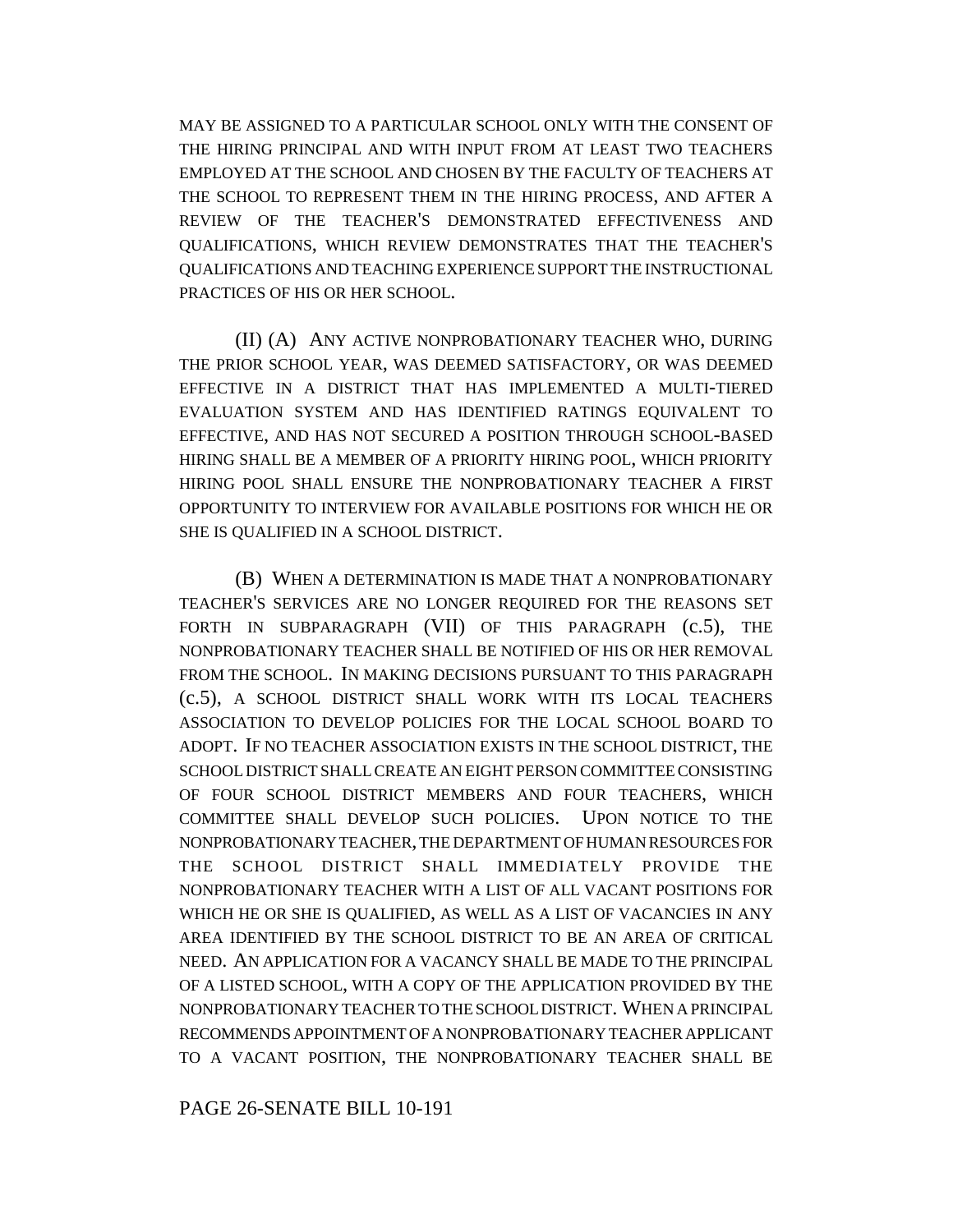TRANSFERRED TO THAT POSITION.

(C) THIS SUBPARAGRAPH (II) IS REPEALED, EFFECTIVE AT SUCH TIME AS THE PERFORMANCE EVALUATION SYSTEM BASED ON QUALITY STANDARDS ESTABLISHED PURSUANT TO THIS SECTION AND THE RULES PROMULGATED BY THE STATE BOARD PURSUANT TO SECTION 22-9-105.5 HAS COMPLETED THE INITIAL PHASE OF IMPLEMENTATION AND HAS BEEN IMPLEMENTED STATEWIDE. THE COMMISSIONER SHALL PROVIDE NOTICE OF SUCH IMPLEMENTATION TO THE REVISOR OF STATUTES ON OR BEFORE JULY 1, 2014, AND EACH JULY 1 THEREAFTER UNTIL STATEWIDE IMPLEMENTATION OCCURS.

(III) (A) ANY ACTIVE NONPROBATIONARY TEACHER WHO WAS DEEMED EFFECTIVE DURING THE PRIOR SCHOOL YEAR AND HAS NOT SECURED A MUTUAL CONSENT PLACEMENT SHALL BE A MEMBER OF A PRIORITY HIRING POOL, WHICH PRIORITY HIRING POOL SHALL ENSURE THE NONPROBATIONARY TEACHER A FIRST OPPORTUNITY TO INTERVIEW FOR A REASONABLE NUMBER OF AVAILABLE POSITIONS FOR WHICH HE OR SHE IS QUALIFIED IN THE SCHOOL DISTRICT.

(B) WHEN A DETERMINATION IS MADE THAT A NONPROBATIONARY TEACHER'S SERVICES ARE NO LONGER REQUIRED FOR THE REASONS SET FORTH IN SUBPARAGRAPH (VII) OF THIS PARAGRAPH (c.5), THE NONPROBATIONARY TEACHER SHALL BE NOTIFIED OF HIS OR HER REMOVAL FROM THE SCHOOL. IN MAKING DECISIONS PURSUANT TO THIS PARAGRAPH (c.5), A SCHOOL DISTRICT SHALL WORK WITH ITS LOCAL TEACHERS ASSOCIATION TO DEVELOP POLICIES FOR THE LOCAL SCHOOL BOARD TO ADOPT. IF NO TEACHER ASSOCIATION EXISTS IN THE SCHOOL DISTRICT, THE SCHOOL DISTRICT SHALL CREATE AN EIGHT PERSON COMMITTEE CONSISTING OF FOUR SCHOOL DISTRICT MEMBERS AND FOUR TEACHERS, WHICH COMMITTEE SHALL DEVELOP SUCH POLICIES. UPON NOTICE TO THE NONPROBATIONARY TEACHER, THE SCHOOL DISTRICT SHALL IMMEDIATELY PROVIDE THE NONPROBATIONARY TEACHER WITH A LIST OF ALL VACANT POSITIONS FOR WHICH HE OR SHE IS QUALIFIED, AS WELL AS A LIST OF VACANCIES IN ANY AREA IDENTIFIED BY THE SCHOOL DISTRICT TO BE AN AREA OF CRITICAL NEED. AN APPLICATION FOR A VACANCY SHALL BE MADE TO THE PRINCIPAL OF A LISTED SCHOOL, WITH A COPY OF THE APPLICATION PROVIDED BY THE NONPROBATIONARY TEACHER TO THE SCHOOL DISTRICT. WHEN A PRINCIPAL RECOMMENDS APPOINTMENT OF A NONPROBATIONARY TEACHER APPLICANT TO A VACANT POSITION, THE NONPROBATIONARY

PAGE 27-SENATE BILL 10-191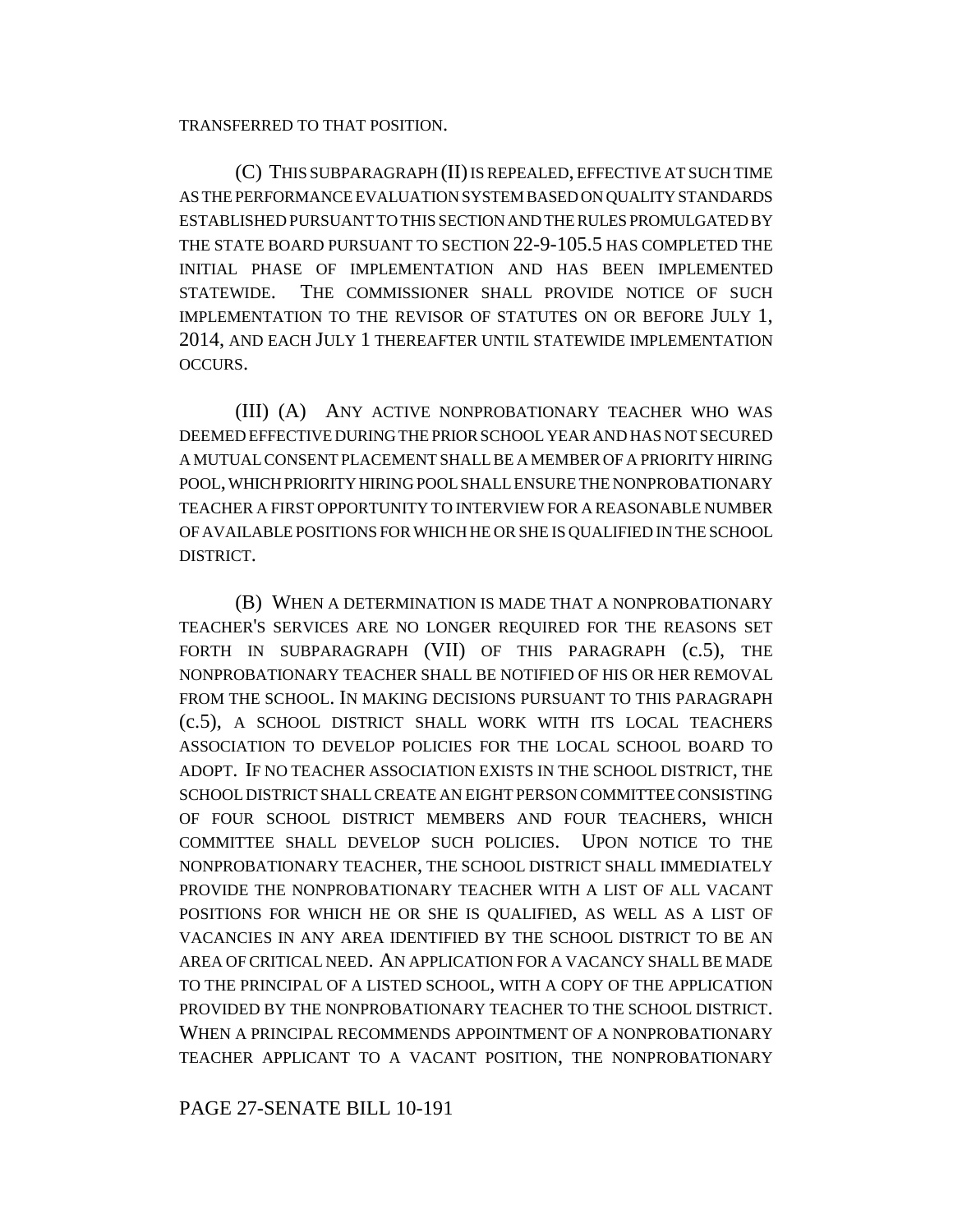TEACHER SHALL BE TRANSFERRED TO THAT POSITION.

(C) THIS SUBPARAGRAPH (III) SHALL TAKE EFFECT AT SUCH TIME AS THE PERFORMANCE EVALUATION SYSTEM BASED ON QUALITY STANDARDS ESTABLISHED PURSUANT TO THIS SECTION AND THE RULES PROMULGATED BY THE STATE BOARD PURSUANT TO SECTION 22-9-105.5 HAS COMPLETED THE INITIAL PHASE OF IMPLEMENTATION AND HAS BEEN IMPLEMENTED STATEWIDE. THE COMMISSIONER SHALL PROVIDE NOTICE OF SUCH IMPLEMENTATION TO THE REVISOR OF STATUTES ON OR BEFORE JULY 1, 2014, AND EACH JULY 1 THEREAFTER UNTIL STATEWIDE IMPLEMENTATION OCCURS.

(IV) IF A NONPROBATIONARY TEACHER IS UNABLE TO SECURE A MUTUAL CONSENT ASSIGNMENT AT A SCHOOL OF THE SCHOOL DISTRICT AFTER TWELVE MONTHS OR TWO HIRING CYCLES, WHICHEVER PERIOD IS LONGER, THE SCHOOL DISTRICT SHALL PLACE THE TEACHER ON UNPAID LEAVE UNTIL SUCH TIME AS THE TEACHER IS ABLE TO SECURE AN ASSIGNMENT. IF THE TEACHER SECURES AN ASSIGNMENT AT A SCHOOL OF THE SCHOOL DISTRICT WHILE PLACED ON UNPAID LEAVE, THE SCHOOL DISTRICT SHALL REINSTATE THE TEACHER'S SALARY AND BENEFITS AT THE LEVEL THEY WOULD HAVE BEEN IF THE TEACHER HAD NOT BEEN PLACED ON UNPAID LEAVE.

(V) NOTHING IN THIS SECTION SHALL LIMIT THE ABILITY OF A SCHOOL DISTRICT TO PLACE A TEACHER IN A TWELVE-MONTH OR OTHER LIMITED-TERM ASSIGNMENTS, INCLUDING, BUT NOT LIMITED TO, A TEACHING ASSIGNMENT, SUBSTITUTE ASSIGNMENT, OR INSTRUCTIONAL SUPPORT ROLE DURING THE PERIOD IN WHICH THE TEACHER IS ATTEMPTING TO SECURE AN ASSIGNMENT THROUGH SCHOOL-BASED HIRING. SUCH AN ASSIGNMENT SHALL NOT CONSTITUTE AN ASSIGNMENT THROUGH SCHOOL-BASED HIRING AND SHALL NOT BE DEEMED TO INTERRUPT THE PERIOD IN WHICH THE TEACHER IS REQUIRED TO SECURE AN ASSIGNMENT THROUGH SCHOOL-BASED HIRING BEFORE THE DISTRICT SHALL PLACE THE TEACHER ON UNPAID LEAVE.

(VI) THE PROVISIONS OF THIS PARAGRAPH (c.5) MAY BE WAIVED IN WHOLE OR IN PART FOR A RENEWABLE FOUR-YEAR PERIOD BY THE STATE BOARD OF EDUCATION PURSUANT TO SECTION 22-2-117, PROVIDED THAT THE LOCAL SCHOOL BOARD APPLYING FOR THE WAIVER, IN CONJUNCTION WITH THE SUPERINTENDENT AND TEACHERS ASSOCIATION IN A DISTRICT THAT HAS AN OPERATING MASTER EMPLOYMENT CONTRACT, IF APPLICABLE,

### PAGE 28-SENATE BILL 10-191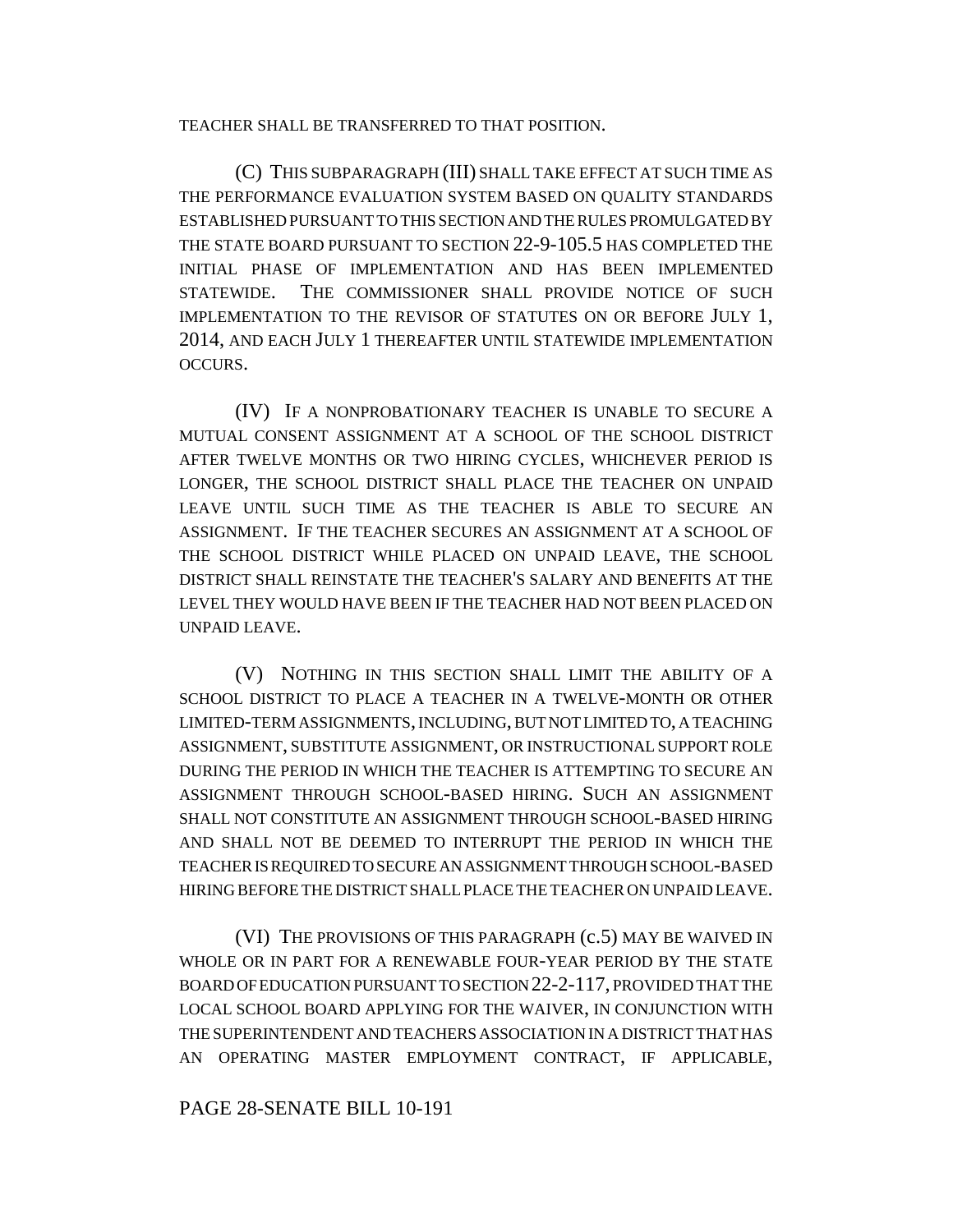DEMONSTRATES THAT THE WAIVER IS IN THE BEST INTEREST OF STUDENTS ENROLLED IN THE SCHOOL DISTRICT, SUPPORTS THE EQUITABLE DISTRIBUTION OF EFFECTIVE TEACHERS, AND WILL NOT RESULT IN PLACEMENT OTHER THAN BY MUTUAL CONSENT OF THE TEACHER IN A SCHOOL DISTRICT OR PUBLIC SCHOOL THAT IS REQUIRED TO IMPLEMENT A PRIORITY IMPROVEMENT PLAN OR TURNAROUND PLAN PURSUANT TO ARTICLE 11 OF THIS TITLE. NOTWITHSTANDING THE PROVISIONS OF THIS PARAGRAPH (c.5), A WAIVER SHALL NOT BE GRANTED FOR A REQUEST THAT EXTENDS THE TIME FOR SECURING AN ASSIGNMENT THROUGH SCHOOL-BASED HIRING FOR MORE THAN TWO YEARS.

(VII) THIS PARAGRAPH (c.5) SHALL APPLY TO ANY TEACHER WHO IS DISPLACED AS A RESULT OF DROP IN ENROLLMENT; TURNAROUND; PHASE-OUT; REDUCTION IN PROGRAM; OR REDUCTION IN BUILDING, INCLUDING CLOSURE, CONSOLIDATION, OR RECONSTITUTION.

**SECTION 12.** 22-63-202 (3), Colorado Revised Statutes, is amended to read:

**22-63-202. Employment contracts - contracts to be in writing duration - damage provision.** (3) A teacher may be suspended temporarily during the contractual period until the date of dismissal as ordered by the board pursuant to section 22-63-302 or may have his OR HER employment contract cancelled during the contractual period when there is a justifiable decrease in the number of teaching positions. The manner in which employment contracts will be cancelled when there is a justifiable decrease in the number of teaching positions may SHALL be included in any contract between the board of education of the school district and school district employees If there is no such contract provision, when a justifiable reduction in the number of teaching positions within a particular endorsement area occurs, the employment contracts of first-year probationary teachers who are occupying such positions shall be cancelled first. Further reductions in the number of teaching positions through the cancellation of employment contracts of second-year and third-year probationary teachers and nonprobationary teachers shall be made in accordance with an established policy of the board of education of the school district. The provisions of this subsection (3) concerning the cancellation of employment contracts shall not create any property right or contract right, express or implied, for second-year and third-year probationary teachers OR IN AN ESTABLISHED POLICY OF THE BOARD, WHICH

PAGE 29-SENATE BILL 10-191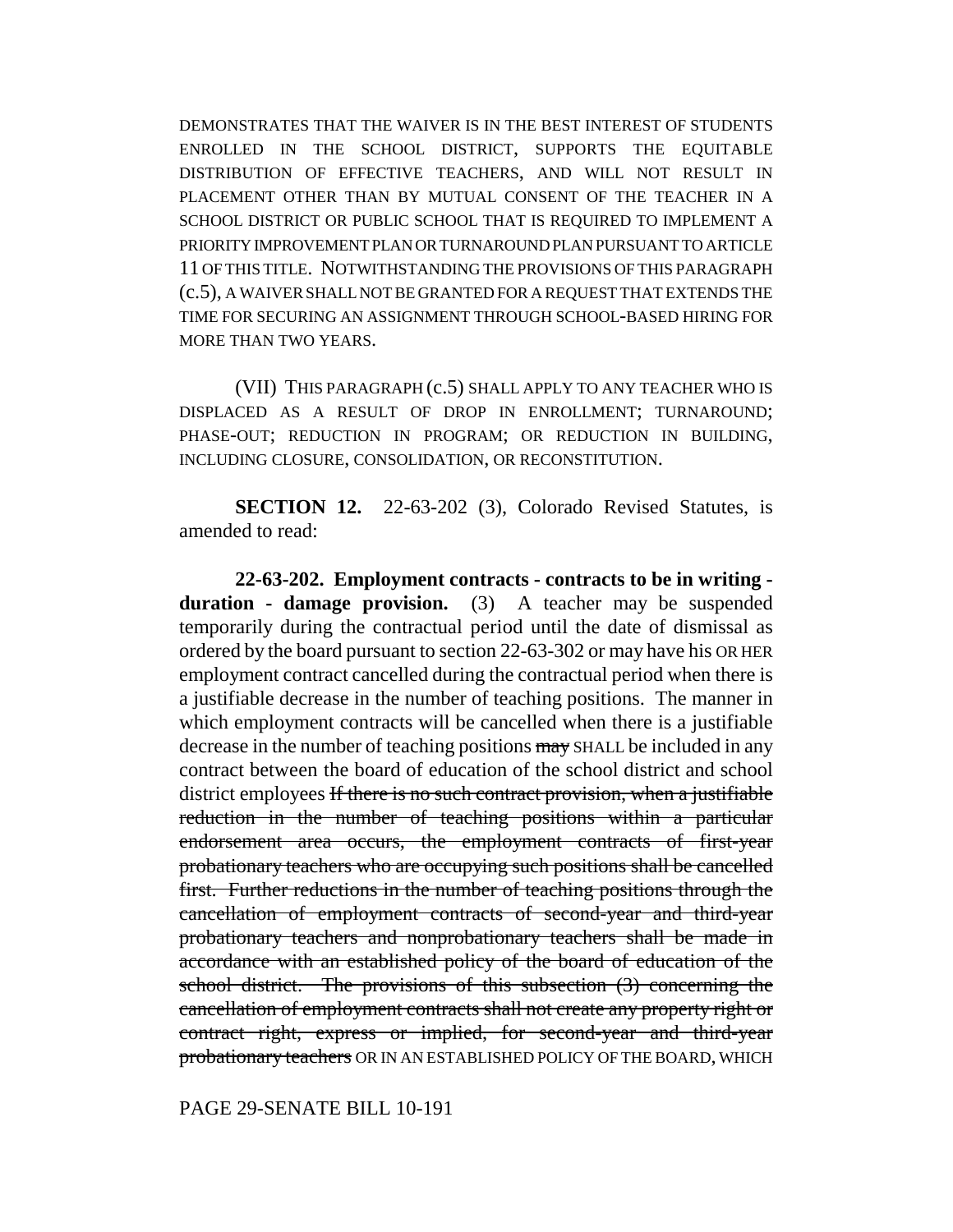CONTRACT OR POLICY SHALL INCLUDE THE CRITERIA DESCRIBED IN SECTION 22-9-106 AS SIGNIFICANT FACTORS IN DETERMINING WHICH EMPLOYMENT CONTRACTS TO CANCEL AS A RESULT OF THE DECREASE IN TEACHING POSITIONS. EFFECTIVE FEBRUARY 15, 2012, THE CONTRACT OR POLICY SHALL INCLUDE CONSIDERATION OF PROBATIONARY AND NONPROBATIONARY STATUS AND THE NUMBER OF YEARS A TEACHER HAS BEEN TEACHING IN THE SCHOOL DISTRICT; EXCEPT THAT THESE CRITERIA MAY BE CONSIDERED ONLY AFTER THE CONSIDERATION OF THE CRITERIA DESCRIBED IN SECTION 22-9-106 AND ONLY IF THE CONTRACT OR POLICY IS IN THE BEST INTEREST OF THE STUDENTS ENROLLED IN THE SCHOOL DISTRICT.

**SECTION 13.** 22-63-203 (1), (2) (b) (III), and (2) (b) (IV), Colorado Revised Statutes, are amended to read:

**22-63-203. Probationary teachers - renewal and nonrenewal of employment contract - repeal.** (1) (a) EXCEPT AS PROVIDED FOR IN PARAGRAPH (b) OF THIS SUBSECTION  $(1)$ , the provisions of this section shall apply only to probationary teachers and shall no longer apply when the teacher has been reemployed for the fourth year, EXCEPT AS PROVIDED FOR IN PARAGRAPH (a.5) OF SUBSECTION (4) OF THIS SECTION. THIS PARAGRAPH (a) IS REPEALED, EFFECTIVE JULY 1, 2014.

(b) FOR ANY SCHOOL DISTRICT THAT HAS IMPLEMENTED THE PERFORMANCE EVALUATION SYSTEM BASED ON QUALITY STANDARDS PURSUANT TO SECTION 22-9-106 AND THE RULES ADOPTED BY THE STATE BOARD PURSUANT TO SECTION 22-9-105.5, THE PROVISIONS OF THIS SECTION SHALL APPLY ONLY TO PROBATIONARY TEACHERS AND SHALL NO LONGER APPLY WHEN THE TEACHER HAS BEEN GRANTED NONPROBATIONARY STATUS AS A RESULT OF THREE CONSECUTIVE YEARS OF DEMONSTRATED EFFECTIVENESS, AS DETERMINED THROUGH HIS OR HER PERFORMANCE EVALUATIONS AND CONTINUOUS EMPLOYMENT.

(2) (b) For purposes of paragraph (a) of this subsection (2):

(III) The three CONSECUTIVE school years of DEMONSTRATED EFFECTIVENESS AND continuous employment required for the probationary period shall not be deemed to be interrupted by the temporary illness of a probationary teacher. A leave of absence approved by the board of a school district or a military leave of absence pursuant to article 3 of title 28, C.R.S., shall not be considered to be an interruption of the CONSECUTIVE YEARS OF

PAGE 30-SENATE BILL 10-191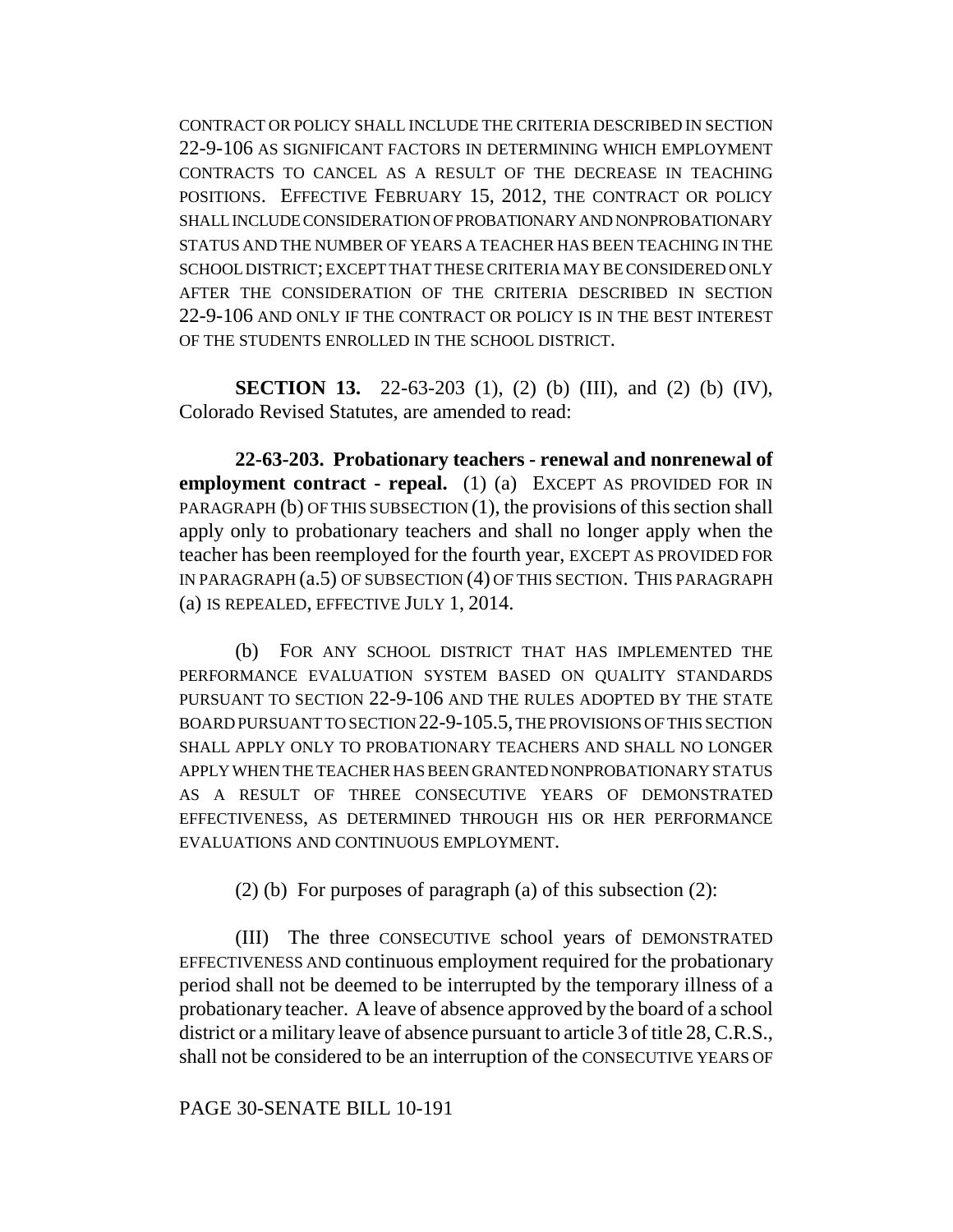DEMONSTRATED EFFECTIVENESS AND continuous employment required for the probationary period, but the time of such leaves of absence shall not be included in computing the required probationary period.

(IV) The three CONSECUTIVE school years of DEMONSTRATED EFFECTIVENESS AND continuous employment required for the probationary period shall not be deemed to be interrupted by the acceptance by a probationary teacher of the position of chief administrative officer in said school district, but the period of time during which such teacher serves in such capacity shall not be included in computing said probationary period.

**SECTION 14.** 22-63-203 (4), Colorado Revised Statutes, is amended BY THE ADDITION OF A NEW PARAGRAPH, to read:

**22-63-203. Probationary teachers - removal and nonrenewal of employment contract - repeal.** (4) (a.5) (I) BEGINNING WITH THE 2010-2011 SCHOOL YEAR, AN EMPLOYING SCHOOL DISTRICT MAY OPT TO RENEW THE TEACHER'S CONTRACT ON EITHER A PROBATIONARY OR NONPROBATIONARY STATUS OR TO NOT RENEW THE CONTRACT OF A PROBATIONARY TEACHER WHO HAS COMPLETED HIS OR HER THIRD YEAR OF EMPLOYMENT. THIS PARAGRAPH (a.5) SHALL BE REPEALED AFTER THE PERFORMANCE EVALUATION SYSTEM BASED ON QUALITY STANDARDS HAS BEEN IMPLEMENTED PURSUANT TO SECTION 22-9-105.5.

(II) A PROBATIONARY TEACHER WHO IS DEEMED TO BE PERFORMING SATISFACTORILY IN ANY OF SCHOOL YEARS 2010-2011, 2011-2012, AND 2012-2013 SHALL, FOR PURPOSES OF ARTICLE 9 OF THIS TITLE, BE DEEMED TO HAVE PERFORMED EFFECTIVELY DURING THE SAME SCHOOL YEAR OR YEARS. BEGINNING WITH THE 2013-2014 SCHOOL YEAR, ALL TEACHERS SHALL BE EVALUATED IN ACCORDANCE WITH THE NEW PERFORMANCE EVALUATION SYSTEM THAT IS BASED ON MEASURES OF EFFECTIVENESS; HOWEVER, A SCHOOL DISTRICT MAY EXTEND THE PROBATIONARY STATUS OF A TEACHER WHO HAS THREE CONSECUTIVE SATISFACTORY RATINGS AS OF JULY 1, 2013, BY NO MORE THAN ONE YEAR.

**SECTION 15.** Part 2 of article 63 of title 22, Colorado Revised Statutes, is amended BY THE ADDITION OF A NEW SECTION to read:

**22-63-203.5. Nonprobationary portability.** BEGINNING WITH THE 2014-2015 SCHOOL YEAR, A NONPROBATIONARY TEACHER, EXCEPT FOR A

# PAGE 31-SENATE BILL 10-191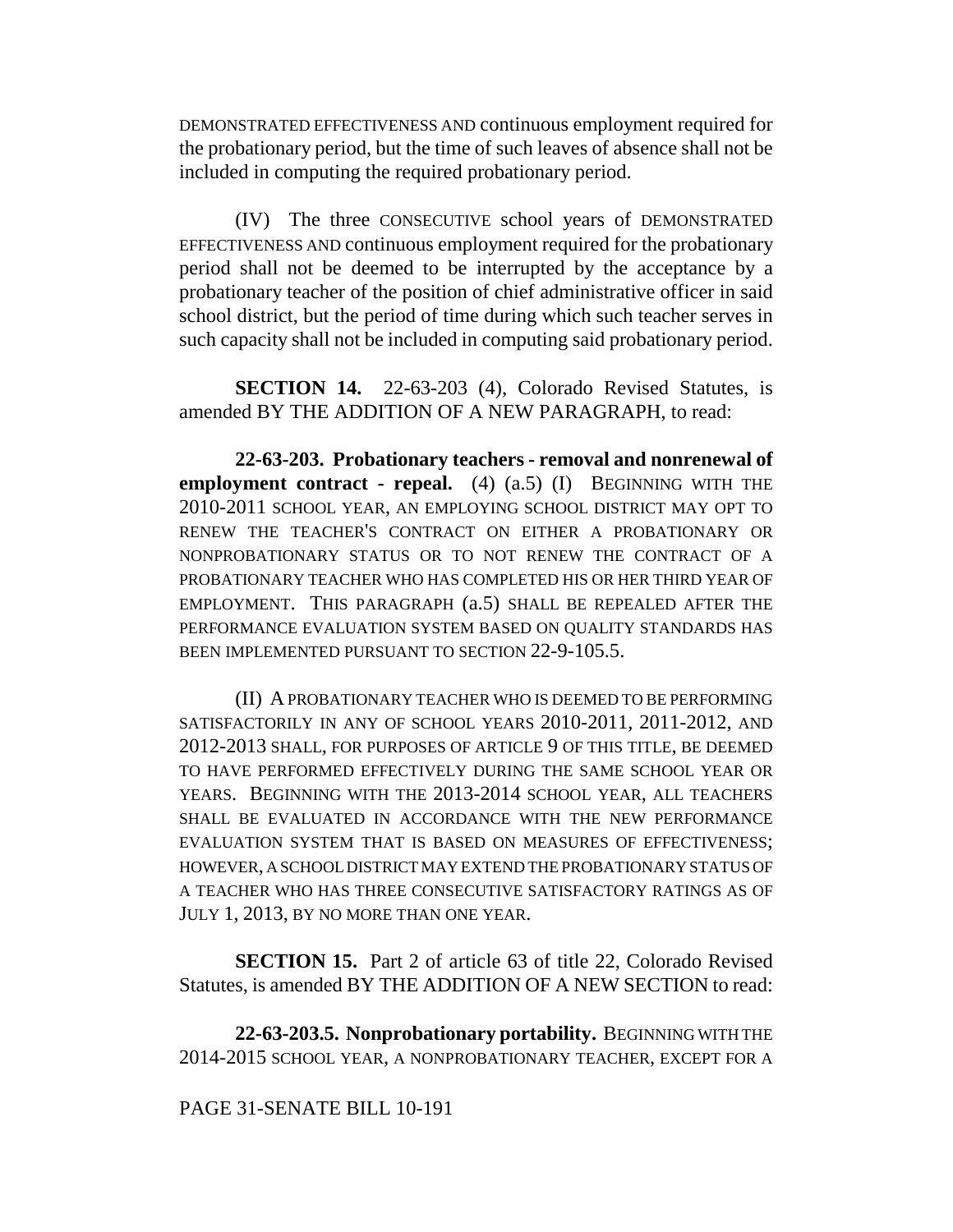NONPROBATIONARY TEACHER WHO HAS HAD TWO CONSECUTIVE PERFORMANCE EVALUATIONS WITH AN INEFFECTIVE RATING, WHO IS EMPLOYED BY A SCHOOL DISTRICT AND IS SUBSEQUENTLY HIRED BY A DIFFERENT SCHOOL DISTRICT MAY PROVIDE TO THE HIRING SCHOOL DISTRICT EVIDENCE OF HIS OR HER STUDENT ACADEMIC GROWTH DATA AND PERFORMANCE EVALUATIONS FOR THE PRIOR TWO YEARS FOR THE PURPOSES OF RETAINING NONPROBATIONARY STATUS. IF, UPON PROVIDING SUCH DATA, THE NONPROBATIONARY TEACHER CAN SHOW TWO CONSECUTIVE PERFORMANCE EVALUATIONS WITH EFFECTIVENESS RATINGS IN GOOD STANDING, HE OR SHE SHALL BE GRANTED NONPROBATIONARY STATUS IN THE HIRING SCHOOL DISTRICT.

**SECTION 16.** 22-54-117 (1), Colorado Revised Statutes, is amended BY THE ADDITION OF A NEW PARAGRAPH to read:

**22-54-117. Contingency reserve - capital construction expenditures reserve - fund - lottery proceeds contingency reserve.** (1) (g) NOTWITHSTANDING ANY PROVISION OF PARAGRAPH (e) OF THIS SUBSECTION (1) TO THE CONTRARY, AS PROVIDED FOR IN SECTION 22-9-105.7 (3) AND UPON RECEIPT OF NOTICE FROM THE COMMISSIONER, FOR FISCAL YEARS 2010-2011 AND 2011-2012, THE STATE TREASURER SHALL DEDUCT AN AMOUNT NOT TO EXCEED TWO HUNDRED FIFTY THOUSAND DOLLARS FROM THE CONTINGENCY RESERVE FUND AND TRANSFER SUCH AMOUNT TO THE GREAT TEACHERS AND LEADERS FUND, CREATED IN SECTION 22-9-105.7.

**SECTION 17.** 22-63-206, Colorado Revised Statutes, is amended BY THE ADDITION OF A NEW SUBSECTION to read:

**22-63-206. Transfer - compensation.** (5) NOTHING IN THIS SECTION SHALL BE CONSTRUED AS REQUIRING A RECEIVING SCHOOL TO INVOLUNTARILY ACCEPT THE TRANSFER OF A TEACHER. ALL TRANSFERS TO POSITIONS AT OTHER SCHOOLS OF THE SCHOOL DISTRICT SHALL REQUIRE THE CONSENT OF THE RECEIVING SCHOOL.